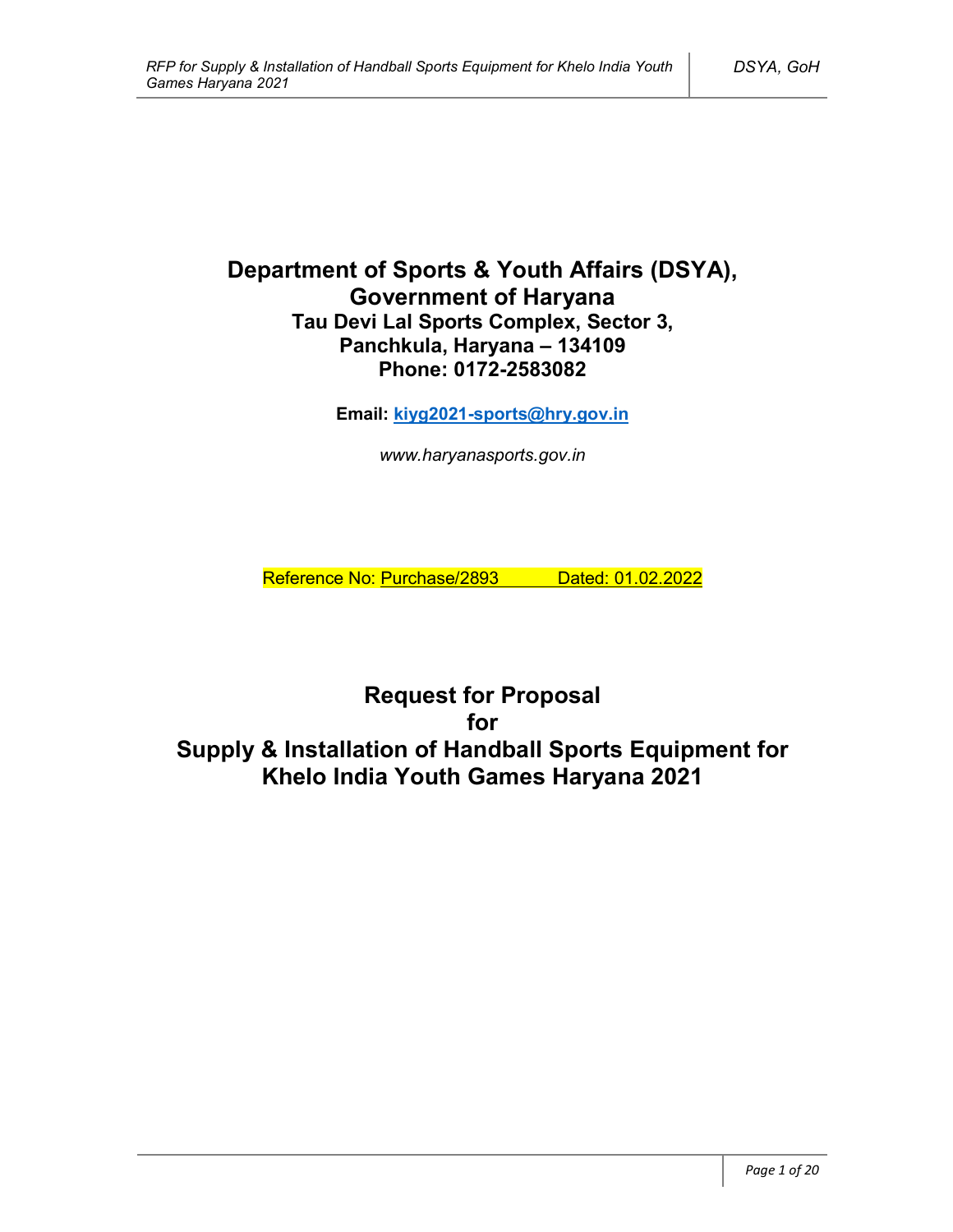**Department of Sports & Youth Affairs (DSYA), Government of Haryana Tau Devi Lal Sports Complex, Sector 3 Panchkula, Haryana – 134109**

> Email: kiyg2021-sports@hry.gov.in www.sportsharyana.gov.in

#### **RFP No.: Purchase/2893. Dated: 01.02.2022**

#### **NOTICE INVITING TENDER (NIT)**

DSYA invites Bids under two bid-basis, i.e. Technical Bid and Financial Bid for *'Supply & Installation of Handball Sports Equipment for Khelo India Youth Games Haryana 2021'* for Department of Sports & Youth Affairs *(DSYA)*.

The interested bidders should submit their bids online and physical copies of **only technical proposal** to Tau Devi Lal Sports Complex, Sector 3, Department of Sports & Youth Affairs, Govt. of Haryana, Panchkula, Haryana - 134109, on or before 10-02-2022**.**

Bidders have to download the Bid documents from the e-procurement portal i.e. https://etenders.hry.nic.in after registering themselves on portal and submit e-bids after payment of Bid Processing Fee & Bid Document Fee before last date & time of downloading the e-bids online

All Bidders are advised to see Amendments to RFP, if any, before submission of the bids. In case the Bidder does not submit the amended bids/amendments, it shall be presumed that Bidder has seen the amendments/Amended bids and e-bid shall be evaluated accordingly.

In case schedule date of submission / tender opening date are declared as holiday then tender will be submitted/ opened on the very next working day on earlier schedule time.

DSYA reserves the right to cancel the bid at any time or amend/withdraw any of the terms and conditions contained in the Bid Document without assigning any reason thereof.

> **CEO, Khelo India Youth Games Department of Sports & Youth Affairs Haryana**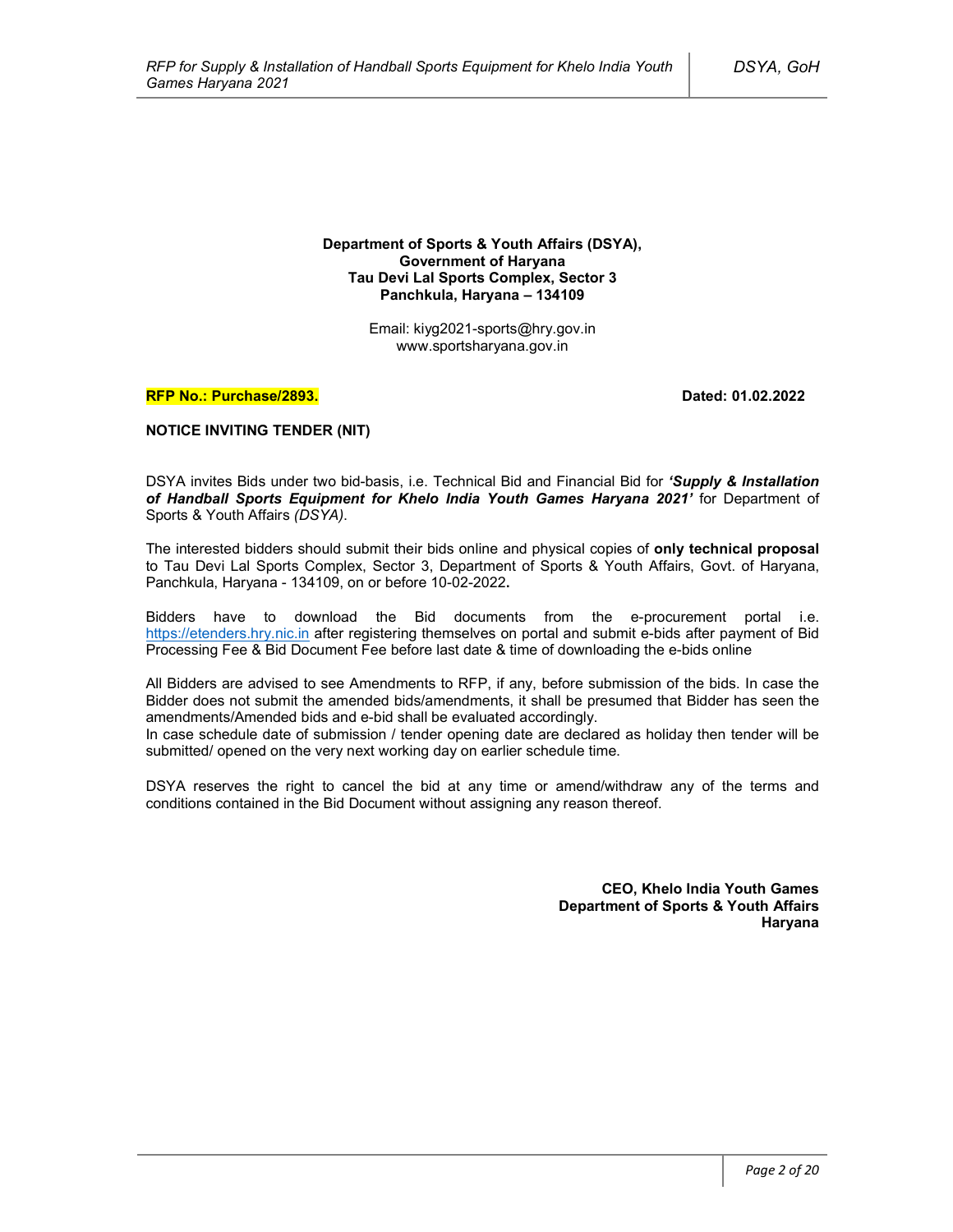### **1. DETAILED NOTICE INVITING E-TENDER**

e-Tender is invited in single stage two cover system i.e. Request for Technical Bid **(online Bid under Technical Envelope and hard copy submission with mentioning Page No)** and Request for Financial Bid (comprising of price bid Proposal under online available Commercial Envelope):

| Sr. No. | <b>Information</b>                                                 | <b>Details</b>                                                                                                                                                                                                                                                                                        |
|---------|--------------------------------------------------------------------|-------------------------------------------------------------------------------------------------------------------------------------------------------------------------------------------------------------------------------------------------------------------------------------------------------|
|         | Description of Goods                                               | Handball Sports Equipment (Annexure-I)                                                                                                                                                                                                                                                                |
| 2       | EMD (to be deposited online) *                                     | $8.000/-$<br><b>Account Holder Name: Director,</b><br>Department of Sports & Youth Affairs<br><b>Bank Name: State Bank of India</b><br><b>Account No.: 39454876084</b><br><b>IFSC Code: SBIN0050969</b><br><b>MICR No.: 160002173</b><br>Validity period for the EMD will be up to<br>30th June, 2022 |
| 3       | Tender Document Fee*                                               | $2,000/-$                                                                                                                                                                                                                                                                                             |
| 4       | e-Service Fee (to be deposited online)                             | $1.000 + 18\%$ GST                                                                                                                                                                                                                                                                                    |
| 5       | Start Date & Time of Bid Preparation and<br>Submission             | 01.02.2022                                                                                                                                                                                                                                                                                            |
| 6       | Expiry Date & Time of bid for EMD<br>submission                    | 09.02.2022                                                                                                                                                                                                                                                                                            |
| 7       | Last date and time for submission of<br>proposals through e-Tender | 10.02.2022                                                                                                                                                                                                                                                                                            |

**Note: For relaxation of Tender Fee & EMD** Please refer "Haryana State Public Procurement Policy for MSME -2016" notified vide G.O.No.2/2/2016-4IBII (1) dated20-10-2016 and for Startups/first generation Entrepreneurs as notified vide G.O. No.2/2/2016-4IB-II dated 03.01.2019.

# **2. DATA SHEET**

| Sr. No.        | <b>Activity Description</b>                                                                                  | <b>Details</b>                                                                                                                    |
|----------------|--------------------------------------------------------------------------------------------------------------|-----------------------------------------------------------------------------------------------------------------------------------|
|                | RFP No. and Date of Availability of RFP                                                                      | <b>RFP No.: Purchase/2893</b>                                                                                                     |
|                |                                                                                                              | Date: 01.02.2022                                                                                                                  |
| $\overline{2}$ | Proposal Due Date                                                                                            | 10.02.2022                                                                                                                        |
| 3              | Technical Proposal Opening Date and<br>submission of hard copy of technical<br>proposal with proper binding. | 11.02.2022, 10.00 Hrs                                                                                                             |
| 4              | <b>Financial Proposal Opening</b>                                                                            | To be communicated later                                                                                                          |
| 5              | Letter of Award (LOA)                                                                                        | To be communicated later                                                                                                          |
| 6              | Office Address - Venue for opening and<br>evaluation of Bids                                                 | Department of Sports & Youth Affairs<br>Govt. of Haryana<br>Tau Devi Lal Sports Complex, Sector 3,<br>Panchkula, Haryana - 134109 |
| $\overline{7}$ | <b>Contact Details</b>                                                                                       | Contact Person:<br>Mr. Rajesh Kumar, Superintendent<br>Email id: kiyg2021-sports@hry.gov.in<br>Mobile No: +91 7717307781          |
| 8              | <b>Tender Documents on Website</b>                                                                           | URL for e-tender<br>https://etenders.hry.nic.in/nicgep/app<br>http://www.haryanasports.gov.in/                                    |
| 9              | Method of Selection                                                                                          | Pre-Qualification & L1                                                                                                            |
| 10             | <b>Bid Validity Period</b>                                                                                   | 90 days                                                                                                                           |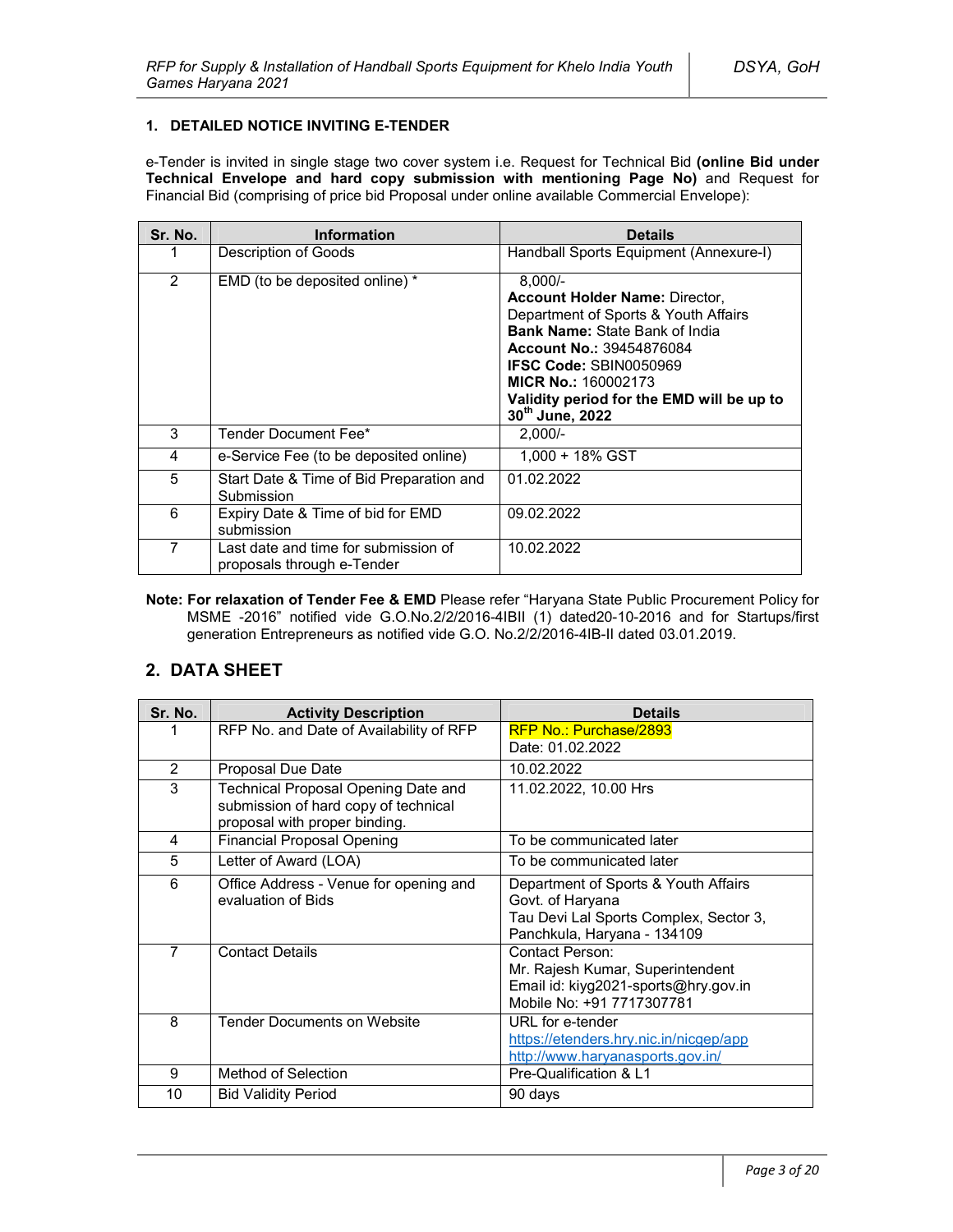# **A. Information to Bidders:**

#### **1. Instructions to bidder on Electronic Tendering System.**

Registration of bidders on e-Procurement Portal**,** Information about Digital Certificate, Instructions about Online Payment of Tender Document fee/e-Service Fee/Earnest Money, Important Instructions & Help manual for online bidding and other General issues option available on Home page of NIC e-procurement portal i.e https://etenders.hry.nic.in.

In case bidders need any clarifications or if training required to participate in online tenders they can contact office Timings of Help-desk support & Contract Details: -

The detail may be seen under "Contract US" option available on Home Page of NIC e-Procurement portal i.e https://etenders.hry.nic.in.

For support related to Haryana Tenders in addition to Helpdesk: -

In addition, for support related to Haryana Tenders in addition to helpdesk you may also contact to following: -

E - mail: eproc.nichry@yahoo.com Desk: 0172-2700275

**2.** Date and Time of making payment of tender fee, earnest money deposit (EMD) and eservice fee is as under:

|   | A Online submission of EMD, Tender fee & |  |
|---|------------------------------------------|--|
|   | e-Service Fee Option-1: Through Net      |  |
|   | <b>Banking and Debit card</b>            |  |
| в | Online submission of EMD                 |  |
|   | Option-2: Through RTGS/ NEFT-            |  |
|   | (In case of above, the bidder has to     |  |
|   | pay Tender fee & e-Service fee           |  |
|   | Through Net Banking and Debit card       |  |
|   | as per the given date & time schedule)   |  |

- **3.** As the Bids are to be submitted online and are required to be encrypted and digitally signed, the Bidders are advised to obtain Digital Signature Certificate (DSC) at the earliest. For obtaining Digital Certificate, the Bidders should visit NIC portal https://etenders.hry.nic.in/nicgep/app?page=DSCInfo&service=page
- **4.** The Bidders shall have to pay for the Tender Documents Fee, EMD Fees & e-Service Fee online by using the service of secure electronic payment gateway. The secure electronic payments gateway is an online interface between bidders and online payment authorization networks.
- **5.** The bidders must have Net Banking account in order to pay Tender Document Fee and e-Service Fee.
- **6. Payment of Tender Fee: -** The payment for the Tender Document Fee shall be made by the interested bidder online directly through Net Banking with the available Banks at e- GRAS e-Payment Gateway.
- **7. Payment of e-Service Fee: -** E-Service Fee payment shall be made separately by the interested bidders/ contractors online directly through Net Banking Account.
- **8. Payment of EMD: -** The payment of EMD can be made through Net Banking or RTGS/ NEFT as per details at Para-2 above. In this regard please refer to "Instructions to bidder on Electronic Tendering System.
- **9.** Intending bidders will be mandatorily required to sign-up online (create user account) on the website https://etenders.hry.nic.in to be eligible to participate in the e-Tender. In case the intended bidder fails to pay EMD fee under the stipulated time frame, he/she shall not be allowed to submit his/ her bids for the respective event/Tenders.
- **10.** In case of payment of EMD through RTGS/ NEFT, the interested bidders must remit the funds at least on or before **09.02.2022 upto 23:59 Hrs;** and make payment via RTGS/NEFT to the beneficiary account number specified under the online generated challan. The intended bidder/ Agency thereafter will be able to successfully verify their payment online, and submit their bids on or before the expiry date & time of the respective events/ Tenders at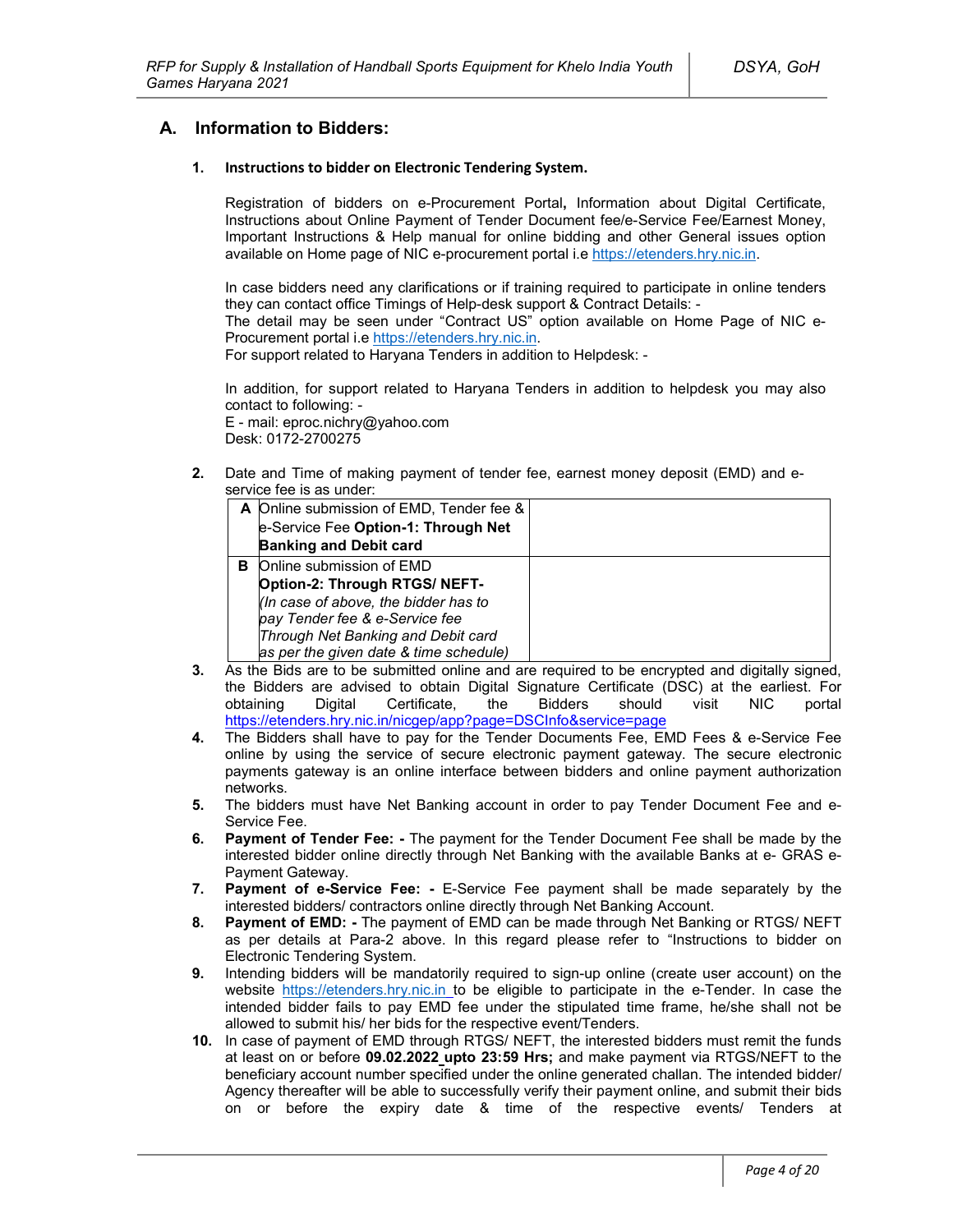#### https://etenders.hry.nic.in

- **11.** However, the details of the EMD, Tender document Fee & E Service Fee are required to be filled/ provided at the time of online Bid Preparation.
- **12.** Online Technical Envelope—Reference details of the Earnest Money Deposit, Tender Document Fee & e - Service Fee instrument and scanned copies of supporting documents and QR/technical criteria with proper index and page numbering on all the documents have to be provided as per **Annexure-A** of this document.
- **13.** If the tenders are cancelled or recalled on any grounds, the Tender Document Fee and e-Service Fee will not be refunded to the bidder.
- **14.** If any queries related to this RFP, Bidders can submit their queries only through the official email id kiyg2021-sports@hry.gov.in before 5.00PM on working days.

# **B. Brief Description of Procuring Sports Equipment / items:**

| Sr. No   Description                                                   | Quantity | <b>Place of Delivery</b>                                     |
|------------------------------------------------------------------------|----------|--------------------------------------------------------------|
| Supply & installation of Handball   7 Items<br><b>Sports Equipment</b> |          | Tau Devi Lal Sports Complex,<br>Sector-3, Panchkula, Haryana |

The detailed technical specifications/description of the above items are available at **Annexure-I** of this document. **Only mentioned brand will be acceptable.** 

# **C. Specific Terms & Condition/ Eligibility Criteria related to above items: -**

| 1.             | The Bidder must be a Single Business Entity for the<br>purpose of this Invitation for RFP Document, a business<br>entity shall mean a company registered in India under<br>the Companies Act, 1956 or 2013 or a partnership firm<br>registered under The Limited Liability Partnership Act,<br>2008 or The Indian Partnership Act 1932.                                                                                                 | Registration<br>Certificate<br>of<br>Incorporation(s).                                                                                            |
|----------------|-----------------------------------------------------------------------------------------------------------------------------------------------------------------------------------------------------------------------------------------------------------------------------------------------------------------------------------------------------------------------------------------------------------------------------------------|---------------------------------------------------------------------------------------------------------------------------------------------------|
|                | <b>JV/Consortium not Allowed.</b>                                                                                                                                                                                                                                                                                                                                                                                                       |                                                                                                                                                   |
| 2 <sub>1</sub> | Average annual turnover of the Bidder in the last 3<br>years i.e. 2017-18, 2018-19 and 2019-20 must be at<br>least 01 Crore from sale of sports equipment/items &<br>Sports Apparel.                                                                                                                                                                                                                                                    | Audited<br>Financial<br>Statements/Certificate<br>from<br>Auditor<br>be<br>statutory<br>should<br>submitted as per the enclosed<br>Annexure- 'F'. |
| 3.             | Bidder must<br>relevant<br>The<br>have<br>experience<br>in.<br>undertaking any three (03) similar* assignments in the<br>last seven (07) years (International/National level).<br>Note: *Supply and installation of sports equipment for<br>Central Government/State Government/ National Sports<br>Federation / State Sports Federation.                                                                                               | Work Order/ Client Certificate/<br>Certificate<br>Completion<br>(Please)<br>provide a list of assignments<br>before attaching relevant evidence.  |
| 4 <sup>1</sup> | The Bidder should be in the business of sale of Sports<br>Equipment as Original equipment manufacturer (OEM)<br>for at least 05 Years as on March 31 <sup>st</sup> , 2021.<br>0 <sub>R</sub><br>In case the Bidder is not a manufacturer (OEM) then the<br>bidder should be an authorized supplier / dealer of the<br>manufacturer and in business of supplying sports<br>equipment for more than one (01) year as on March<br>31,2021. | Proof of OEM / Authorisation<br>Certificate<br>period clearly<br>specified)<br>(with<br>should be submitted as per the<br>enclosed Annexure- 'C'. |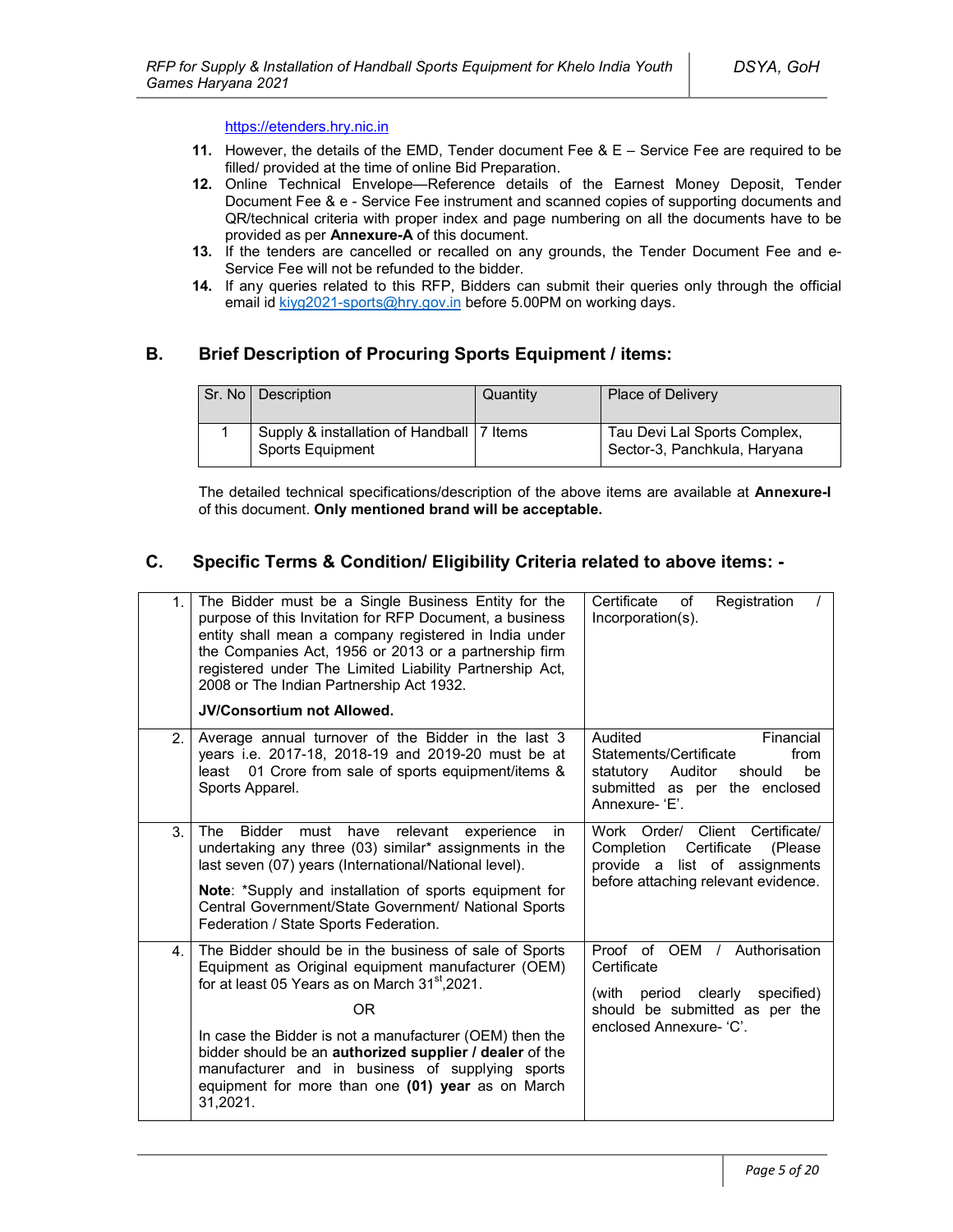| 5.  | The equipment should be supplied to Tau Devi Lal sports complex, Sector-3, Panchkula,<br>Haryana.                                                                                                                                                                                                                                                                                                                                                                                                                                                                         |  |  |
|-----|---------------------------------------------------------------------------------------------------------------------------------------------------------------------------------------------------------------------------------------------------------------------------------------------------------------------------------------------------------------------------------------------------------------------------------------------------------------------------------------------------------------------------------------------------------------------------|--|--|
| 6.  | The suppliers are required to submit the detail of sports equipment/items as per Annexure-II.<br>The intending supplier shall also have to mention, the detailed specifications, name of<br>manufacturer/make, model of the article and has to enclose the catalogue in PDF format with<br>image/ pictures of the material offered, for which the rates are quoted as per the below format.                                                                                                                                                                               |  |  |
|     | Item No                                                                                                                                                                                                                                                                                                                                                                                                                                                                                                                                                                   |  |  |
|     | Name of the Item                                                                                                                                                                                                                                                                                                                                                                                                                                                                                                                                                          |  |  |
|     | Offered Make & Model                                                                                                                                                                                                                                                                                                                                                                                                                                                                                                                                                      |  |  |
|     | <b>NIT</b><br>Specification<br>Compliance<br>as<br>per<br>(Yes/No)                                                                                                                                                                                                                                                                                                                                                                                                                                                                                                        |  |  |
|     | Offered item with Original Images                                                                                                                                                                                                                                                                                                                                                                                                                                                                                                                                         |  |  |
|     | Above format should be proper in one page for each item. The photocopies/ Xerox /fax of<br>these documents will not be considered. In absence of the above original documents, the<br>item(s) offered will not be considered. The preference will be given to the items bearing ISI/ISO<br>/quality control make for the sports material & goods.                                                                                                                                                                                                                         |  |  |
|     | In case of doubt in material, supplied by the firm/bidder, the expenditure incurred on getting the<br>material tested will be borne by the bidder. If, even after approval, information / facts submitted<br>by the Bidder are found misleading / incorrect etc., DSYAGOH reserves the right to reject the<br>tender for the current / future supply or may impose penalties as deemed fit. Non-compliance<br>of any of the terms & conditions of the tender will also warrant above penalties.                                                                           |  |  |
| 7.  | The intending supplier should quote the rates inclusive of all expenses, charges, taxes, duties,<br>transportation, packing and forwarding, insurance etc. inclusive of all applicable taxes and<br>freight charges for Tau Devi Lal sports complex, Sector-3, Panchkula, Haryana. Rate quoted<br>shall also include Supply, Installation, and Commissioning & On-site training for operation of<br>equipment. The financial must be submitted in the bidder's letter head with seal and sign.                                                                            |  |  |
| 8.  | The minimum warranty/guarantee period shall be of two (2) years for equipment/ items. Not<br>applicable for the Items which are subject to non-warranty. However, DSYA will verify whether<br>the quoted equipment's/items are falling under warranty or non-warranty. Decision of the<br>DSYA will be final in this regard. Any period over and above the minimum period mentioned<br>shall also be accepted.                                                                                                                                                            |  |  |
| 9.  | For imported equipment if supplied directly from foreign): The custom clearance,<br>transportation, insurance etc. of the equipment from the port of entry in the country to the<br>consignee's place shall be sole responsibility of the supplier and its agent. These are to be<br>shown separately in the price bid. However, for custom duty exemption wherever applicable for<br>import of sports equipment/goods KIYG, 2021 secretariat will apply to the appropriate<br>authority. The seller and his agent should liaison the claim for exemption of Custom Duty. |  |  |
|     | 10. Technical specification of the sports equipment used in competitions should be as per rule of<br>the International / National Federation/Association of concerned disciplines.                                                                                                                                                                                                                                                                                                                                                                                        |  |  |
| 11. | DSYAGOH will be legally competent to cancel the supply order and also to take any other<br>action against the supplier including imposing any penalty during or till the final execution of<br>the supply, in case the supplier is ever found to have committed any fraud against DSYAGOH<br>in supplying the material or indulged in any other malpractices thereof causing any financial<br>losses during contract period.                                                                                                                                              |  |  |
|     | 12. The bidders will give a self-attested declaration on Rs 100/- stamp paper that the quality and<br>brand of sports equipment used in competitions and quoted in the tender are correct and as<br>per rule of International/National/Associations of concerned disciplines. In case of any defect,<br>DSYAGOH may impose penalty as deemed fit and will have the right to make recovery from<br>security or any pending bills or and take any legal action as deemed fit.                                                                                               |  |  |
| 13. | The Bidder must submit information with supporting documents as specified in Annexure III.                                                                                                                                                                                                                                                                                                                                                                                                                                                                                |  |  |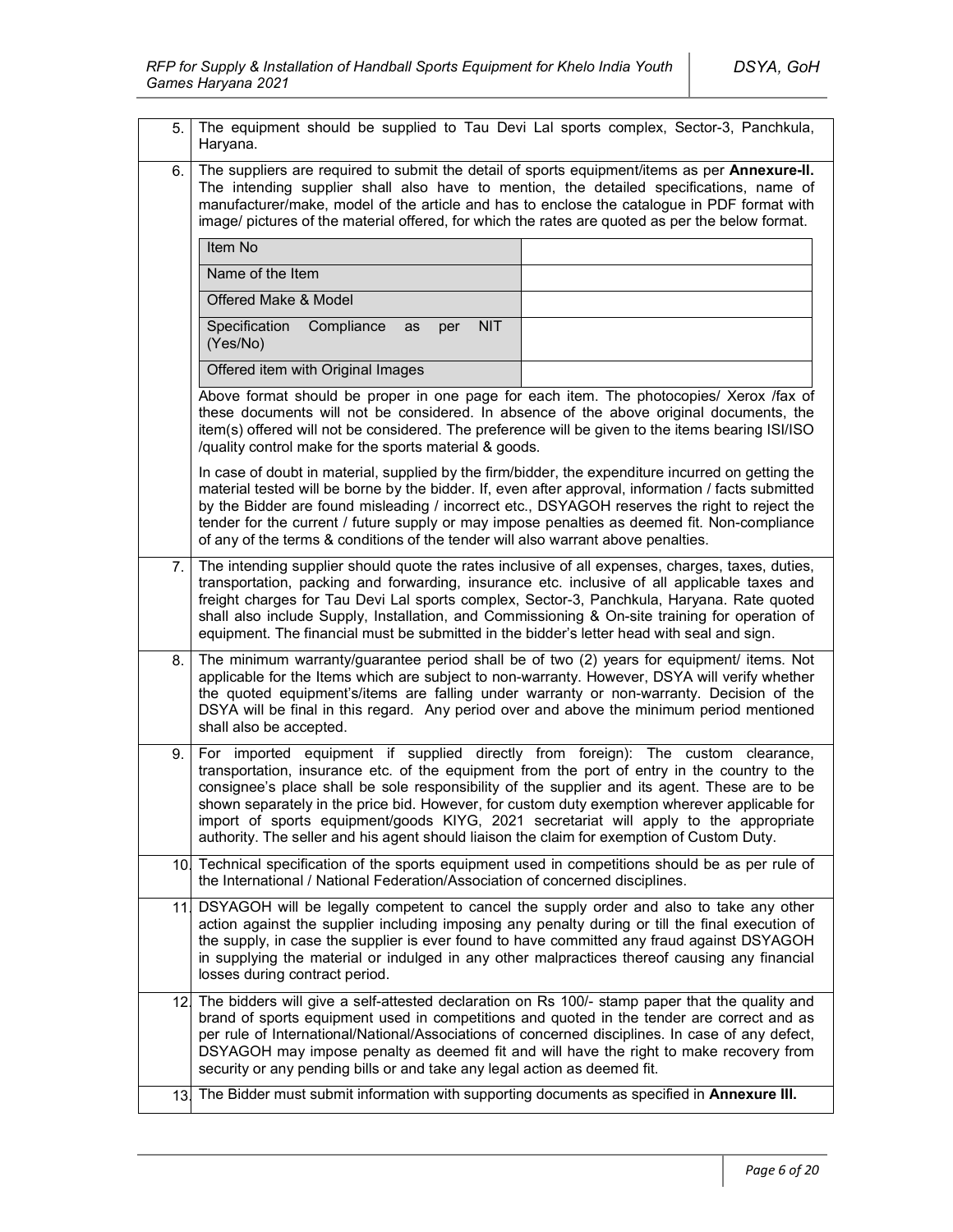|     | 14. DSYAGOH considering, past performance of the tenderer, reserves the right to reject any<br>tender.                                                                                                                                                                                                                                                                                                                                                                                                                                                                                                                                                                                                                                                                                                                                                                                                                                            |  |  |
|-----|---------------------------------------------------------------------------------------------------------------------------------------------------------------------------------------------------------------------------------------------------------------------------------------------------------------------------------------------------------------------------------------------------------------------------------------------------------------------------------------------------------------------------------------------------------------------------------------------------------------------------------------------------------------------------------------------------------------------------------------------------------------------------------------------------------------------------------------------------------------------------------------------------------------------------------------------------|--|--|
| 15. | In case, any dispute arises in regard to the tender, the decision of the DSYAGOH will be final<br>and binding.                                                                                                                                                                                                                                                                                                                                                                                                                                                                                                                                                                                                                                                                                                                                                                                                                                    |  |  |
|     | 16. In case of litigation, the courts at Panchkula only will have jurisdiction for deciding case<br>according to Indian law in force.                                                                                                                                                                                                                                                                                                                                                                                                                                                                                                                                                                                                                                                                                                                                                                                                             |  |  |
| 17. | The technical bids will be opened first and financial bids of only those bidders shall be opened<br>whose Technical bids are accepted by the competent authority.                                                                                                                                                                                                                                                                                                                                                                                                                                                                                                                                                                                                                                                                                                                                                                                 |  |  |
| 18. | It must be noted that this is just an enquiry and does not amount to any commitment on the<br>part of DSYAGOH to order any products offered. The decision of DSYAGOH in this regard<br>would be final and be entirely, at its discretion.                                                                                                                                                                                                                                                                                                                                                                                                                                                                                                                                                                                                                                                                                                         |  |  |
|     | 19. The supplier shall not dispatch the ordered material after expiry of the delivery period. The<br>supplier shall apply to DSYAGOH for extension of delivery period and obtain approval before<br>dispatch. In case the supplier dispatches the goods late, without obtaining an approval for<br>extension, it would be doing so at its own risk and no claim for payment for such supply and /<br>or any other expense related to such supply shall lie against DSYAGOH.                                                                                                                                                                                                                                                                                                                                                                                                                                                                       |  |  |
|     | 20. The supplies received, if not found as per specification of tendered items, are liable to be<br>rejected                                                                                                                                                                                                                                                                                                                                                                                                                                                                                                                                                                                                                                                                                                                                                                                                                                      |  |  |
| 21. | Supply will be made in full quantity within the stipulated time and at place indicated in the<br>supply order.                                                                                                                                                                                                                                                                                                                                                                                                                                                                                                                                                                                                                                                                                                                                                                                                                                    |  |  |
| 22. | Software up-gradation, if any, during the Guarantee/Warranty shall be provided by the Supplier<br>free of cost.                                                                                                                                                                                                                                                                                                                                                                                                                                                                                                                                                                                                                                                                                                                                                                                                                                   |  |  |
| 23. | Delivery period: - The delivery of the store is required in full quantity within 21 days from the<br>date of issue of supply order.                                                                                                                                                                                                                                                                                                                                                                                                                                                                                                                                                                                                                                                                                                                                                                                                               |  |  |
| 24. | Payments terms: - Hundred percent (100%) payment of the contract price subject to recoveries<br>/ liquidated damages/shortages etc., if any, shall be paid on receipt and inspection of goods in<br>good condition (including installation & commissioning) and upon submission of the following<br>documents:<br>Suppliers certificate that the amount shown in the invoice are correct in terms of the<br>i.<br>contract and that all terms and conditions of the contract have been complied with;<br>Four copies of Supplier's invoice showing contract number, goods description, quantity,<br>ii.<br>unit price and total amount;<br>Acceptance Certificate, in original issued by the authorized representative of the<br>iii.<br>consignee;<br>Two copies of Packing list identifying contents of each lot;<br>iv.<br>Insurance certificate;<br>v.<br>Warranty Certificate (Wherever Applicable)<br>vi.<br>vii.<br>Certificate of origin. |  |  |

**Note**: The format of the Technical Bid/ Index for the Technical Bid Documents will be as per **Annexure-A** of this document and the bidders are requested to upload their Technical Bids on the Portal with index as provided in **Annexure-A.**

**In case of non-submission of required Eligibility Documents as at Annexure-A, the bid of the firm will not be considered and no further chance will be given for the submission of these documents. However, clarification, if any, of already submitted documents maybe obtained in case required as per the rules.**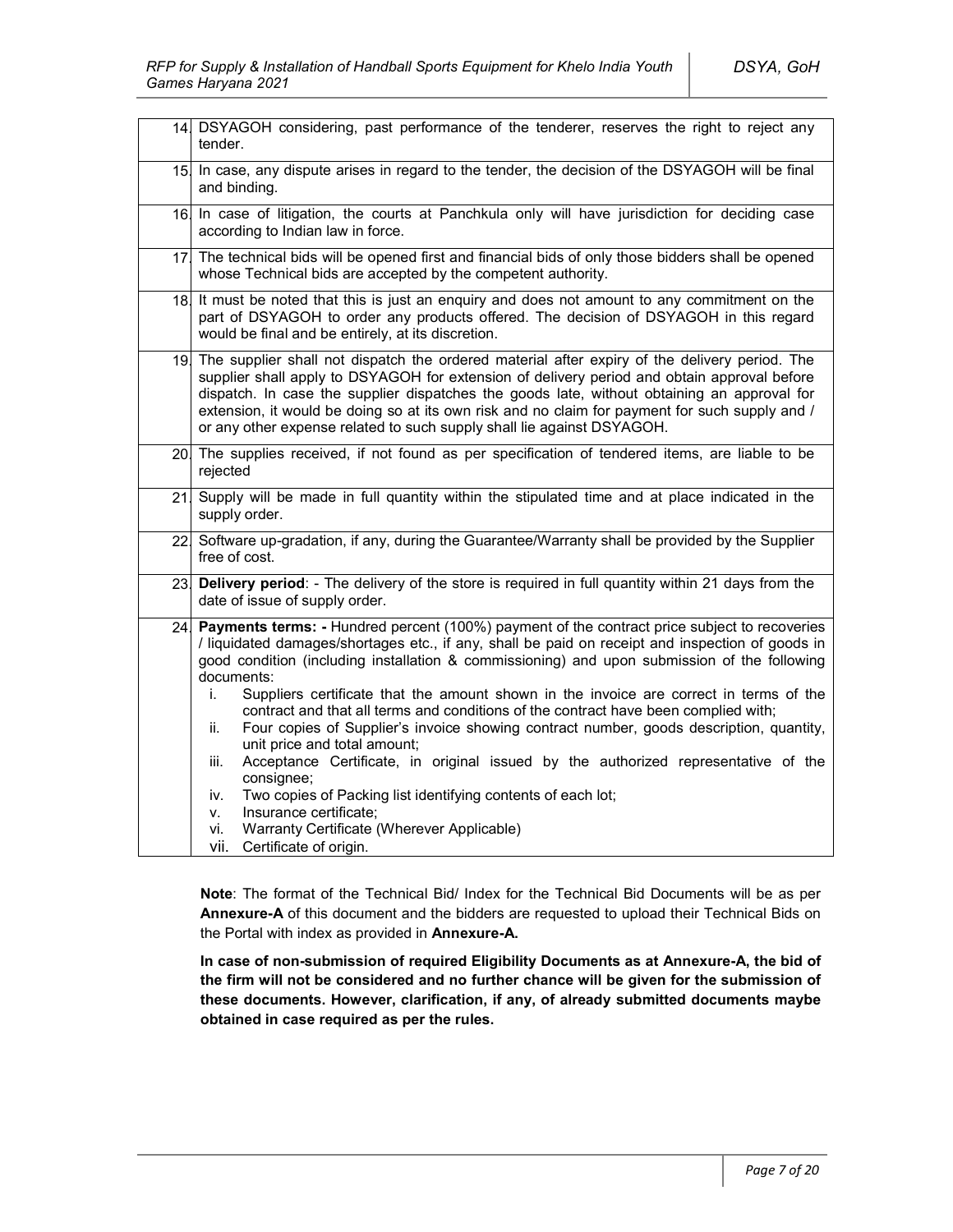**D. Standard Terms and Conditions** (wherever applicable these terms & conditions will overrule the specific terms and conditions as at Para 'C' above): -

#### **1. EMD: -**

The firms are required to deposit Earnest Money as indicated above failing which the tenders are liable to be rejected. Manufacturing Micro & Small Enterprises (MSEs) of the State, Startups/ First Generation Entrepreneurs of the State, Central or Haryana Public Sector Enterprises and "approved sources" as declared by the Industries Department, Haryana, are exempt from the deposit of EMD.

#### **2. Performance Security:**

The successful Tenderer/Bidder shall be required to deposit Performance Security Deposit within 14 days of issuance of LOA as under: -

| Sr.<br>No.   | <b>Type of Firm/Enterprises</b>                                                                                                                                                                                                             | <b>Value of Performance Security</b><br><b>Deposit</b>                            |  |
|--------------|---------------------------------------------------------------------------------------------------------------------------------------------------------------------------------------------------------------------------------------------|-----------------------------------------------------------------------------------|--|
| 11           | Haryana based firms: -                                                                                                                                                                                                                      |                                                                                   |  |
|              | (i)<br>Enterprises (MSEs)                                                                                                                                                                                                                   | Haryana Based Micro and Small (i) @0.2% of the value of contract                  |  |
|              | Haryana based other firms /<br>(ii)<br>enterprises                                                                                                                                                                                          | (ii) @2% of the value of contract                                                 |  |
| <sup>2</sup> | Other States/ UTs based firms                                                                                                                                                                                                               | @ 3% of the value of contract                                                     |  |
|              |                                                                                                                                                                                                                                             | # Haryana based MSEs will be eligible for performance security deposit @ 0.2% who |  |
|              | have filed SSI Certificate/EM Part-II/Udyog Aadhaar Memorandum (UAM)/Udyam<br>Registration in Haryana and who participate directly in the tendered/quoted items and<br>offering to supply the entire Work/Supply Order by their enterprise. |                                                                                   |  |

The conditions governing the above may kindly be seen in the notification dated 14.12.2020.

The performance security in excess of the EMD already deposited can be submitted in the shape of Demand Draft/Call Deposit Receipt/Banker's Cheque or in the shape of equivalent Bank Guarantee of any scheduled bank with branch in Panchkula. The performance security shall be returned after the successful completion of the warranty period.

In case of Bank Guarantee, the successful bidder shall furnish the performance security for the required amount (as per the above table) valid up to 180 days beyond the warranty period and further revalidating till the warranty in case of replacement during warranty period.

#### **3. Price Fall Clause:**

Price Fall Clause is that the price quoted in the tender/quotation or approved in the Rate Contract for the stores shall not exceed in any way the lowest price at which the tenderer quote for the supply the stores of identical description to Central / State Government Institutions/Undertakings/any other person during the delivery period/currency period of the rate contract. If, at any time during the delivery period/currency period, the successful tenderer reduces the rates/sale price of the quoted stores to any person at the price lower than the price chargeable under the supply order/ rate contract, the tenderers should forthwith notify such reduction and inform this office and the price payable under the supply order/contract for the stores supplied after the date of coming into force of such reduction of the rates shall stand correspondingly reduced to that level. The successful tenderers shall promptly notify the reduction of rates to this office as well as to the concerned Indenting Officer/ Consignees. The tenderer shall also give a certificate on their bills that the rates charged by them are not in any way higher to those quoted by them to the Central and other State Government etc., during the corresponding period. The Indenting Officer shall be required to ensure that requisite certificate is given by the concerned firm on the bills before releasing their payments.

**4. Penalty to firm on Delay in delivery:** Should the contractor fail to deliver or dispatch any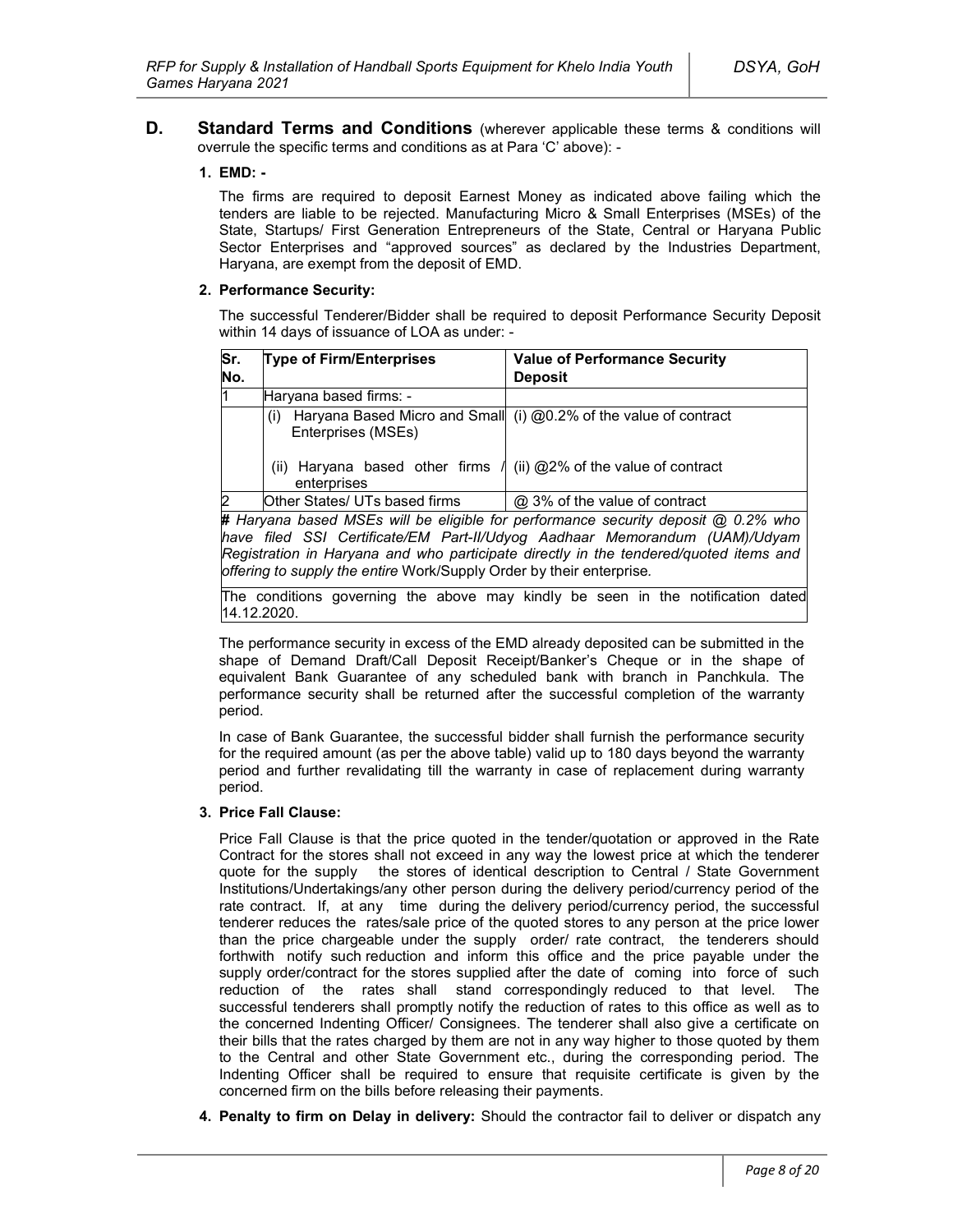consignment within the period prescribed for such delivery or dispatch stipulated in the supply order, the delayed consignment will be subject to 2% penalty per consignment per month recoverable on the value of the stores supplied.

**5.** The bidders are required to quote the basic rates, the delivery/ transportation costs/ applicable GST and duties etc., and the place of billing for the supply of stores clearly and separately. The bidders are required to intimate the place of billing.

#### **6. Penalty Clause for Department/ Govt. Agencies for delay in Payment**

Delay in payments to the suppliers beyond the stipulated credit period indicated in the supply order, unless supported by cogent reasons and approved by a higher authority, will attract penal interest on the defaulting amount  $@$  Rs. 25/- per rupees one lakh per day of delay beyond the stipulated credit period.

#### **7. Negotiation of Rates**

Regarding negotiations of rates, policy issued by the State Government vide G.O. No.2/2/2010-4-IB-II dated 18.06.2013, G.O. No.2/2/2010-4-IB-II dated 16.06.2014, G.O. No.2/2/2010-4-IB-II dated 09.02.2015 will be applicable.

#### **8. Concession to MSMEs of State:**

The State Government has notified "Haryana State Public Procurement Policy for MSME - 2016" which will be applicable in respect of concessions to Haryana based MSMEs and KVIs. For claiming the relevant concession/s like Tender Fee, Earnest Money Deposit (EMD), Turnover, Exemption in respect of Past Performance & Experience, Purchase Preference and Performance Security, the bidders are required to submit the documentary proof from Government authorities showing that they come under Haryana based manufacturing MSME/KVI units as the case may be e.g. **\***Entrepreneurs Memoranda in Haryana in bidder's name and further subject to fulfilment of eligibility criteria as provided in the said Policy of 2016.

**\*Note:-** To claim the concessions/benefits under the above policy, the bidder is required to submit SSI Certificate/Manufacturing Entrepreneurs Memorandum (part-II) issued by the Industries Department Haryana in respect of the quoted item / Udhyog Aadhaar Memorandum (UAM)/Udhyam Registration of Haryana based manufacturing enterprises in respect of the quoted item *(Ref. Industries & Commerce Department Haryana Memo No.TS/DS&D/11389-A Dated 03.07.2018)* and further subject to fulfilment of eligibility criteria as provided in the said Policy of 2016 and amendments from time to time

### **9. Concession/benefits to Startups/First Generation Entrepreneurs of State:**

The State Government has notified "Concession/benefits in Public Procurement to Startups/First Generation Entrepreneurs of State" which will be applicable in respect of concessions to Startups/First Generation Entrepreneurs of State. For claiming the relevant concession/s like Tender Fee, Earnest Money Deposit (EMD), Turnover, Exemption in respect of Past Performance & Experience, Purchase Preference and Performance Security, the bidders are required to submit the documentary proof as per the said policy.

**10.** In case of evidence of cartel formation by the bidder(s), the EMD is liable to be forfeited along with other actions as are permissible to Government like filing complaints with the Competition Commission of India and/ or other appropriate forums.

#### **11. Purchase Preferences for approved Sources**

The DSYA Haryana, reserves the right to allow purchase preference to the approved sources, including Central or Haryana State Public Sector Undertakings/Enterprises, provided that such approved source takes part in the bidding process and the quoted prices of the approved source is within 10% of the lowest acceptable price, other things being equal. However, such purchase preference would be available to the approved source only at the lowest acceptable price.

**12. Preference to Make in India: -** The public procurement in the State in reference to "Preference to make in India" shall be governed by Govt. Order No.02/08/2020-4IB-II dated 18.11.202 or as amended from time to time in this regard)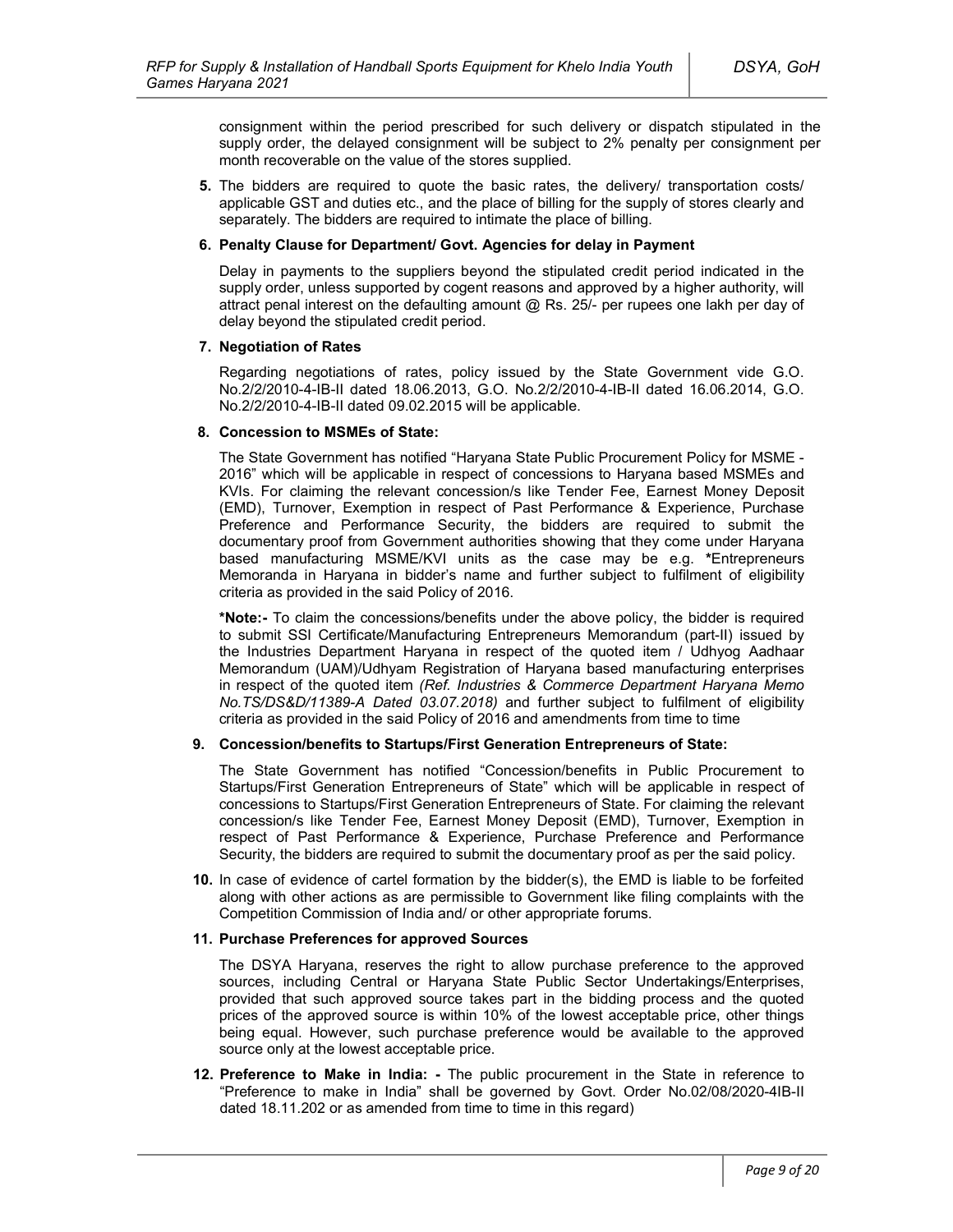**13. Restriction in Public procurement from bidders of certain Countries: -** The restriction on procurement from bidders from a Country or Countries on grounds of Defense of India or matters directly or indirectly related thereto including National Security shall be governed by Govt. Order No.02/09/2020-4IB-II dated 10.12.2020 or as amended from time to time in this regard).

#### **14. Penalty clause for rejected samples/ material offered by the Bidder:**

In case, the material offered for inspection by the firm fails to meet the specifications stipulated in NIT/Order/Contract and the samples are rejected by the Inspecting Committee, the Indenting Department will have the right to levy a penalty at 0.1% of the total order value. In case, the material offered for inspection fails during the 2nd inspection also, the Indenting Department will have the right to increase the penalty to 0.25% of the total order value. In case, the material offered fails during the 3rd and final inspection also, the firm will be liable for penal action including forfeiture of security, risk purchase, debarring/ blacklisting in future, and no further opportunity for inspection would be provided to the supplier firm.

#### **15. Grievance Redressal Mechanism for dealing with the representations/ complaints/ letters of the participating bidders/ firms:**

A time bound Grievance Redressal Mechanism for dealing with the representations/ complaints/ letters of the participating bidders/ firms in the tendering process in the State Public Procurement will be governed by State Government Policy. All the bidders/ firms who want to make any representation/ complaint against any issue related to their technical scrutiny of the bids may do the same within 5 working days (up to 05:00 P.M. of the Fifth Working day) of the date of issue of letter/ intimation regarding their **As per NIT/ Not as per NIT status.** They have to ensure that their communication is delivered/ reached within 5 working days and delay in postal will not be counted as a valid reason. No representation/ complaint in whatsoever manner from the bidders/ firms will be entertained after the opening of Financial Bid.

**16. Blacklisting**: - The firm should not be blacklisted/debarred either in Government Departments/Agencies in State of Haryana or Central Government Departments/Agencies etc. as on the date of submission of the bid in the present tender. Declaration for the same should be submitted as per the enclosed Annexure- 'D'.

### **17. Arbitration Clause**

In the case of dispute arising upon or in relation to or in connection with the contract between the Employer and the Supplier, which has not been settled amicably, any party can refer the dispute for Arbitration under The Arbitration and Conciliation Act, 1996. Such disputes shall be referred to an Arbitral Tribunal consisting of 3 (three) arbitrators, one each to be appointed by the Employer and the Supplier, the third arbitrator shall be chosen by the two arbitrators so appointed by the parties and shall act as Presiding Arbitrator. In case of failure of the two arbitrators, appointed by the parties to reach a consensus regarding the appointment of the third arbitrator within a period of 30 days from the date of appointment of the two arbitrators, the Presiding arbitrator shall be appointed by the Principal Secretary to Government of Haryana, Department of Sports & Youth Affairs, Chandigarh. The Arbitration and Conciliation Act, 1996 and any statutory modification or re-enactment thereof, shall apply to these arbitration proceedings.

Arbitration proceedings shall be held in India at Panchkula, Haryana and the language of the arbitration proceedings and that of all documents and communications between the parties shall be English.

### **18. Jurisdiction**

All disputes will be settled within the jurisdiction of the Head Quarters of Director, DSYA, Haryana at Panchkula.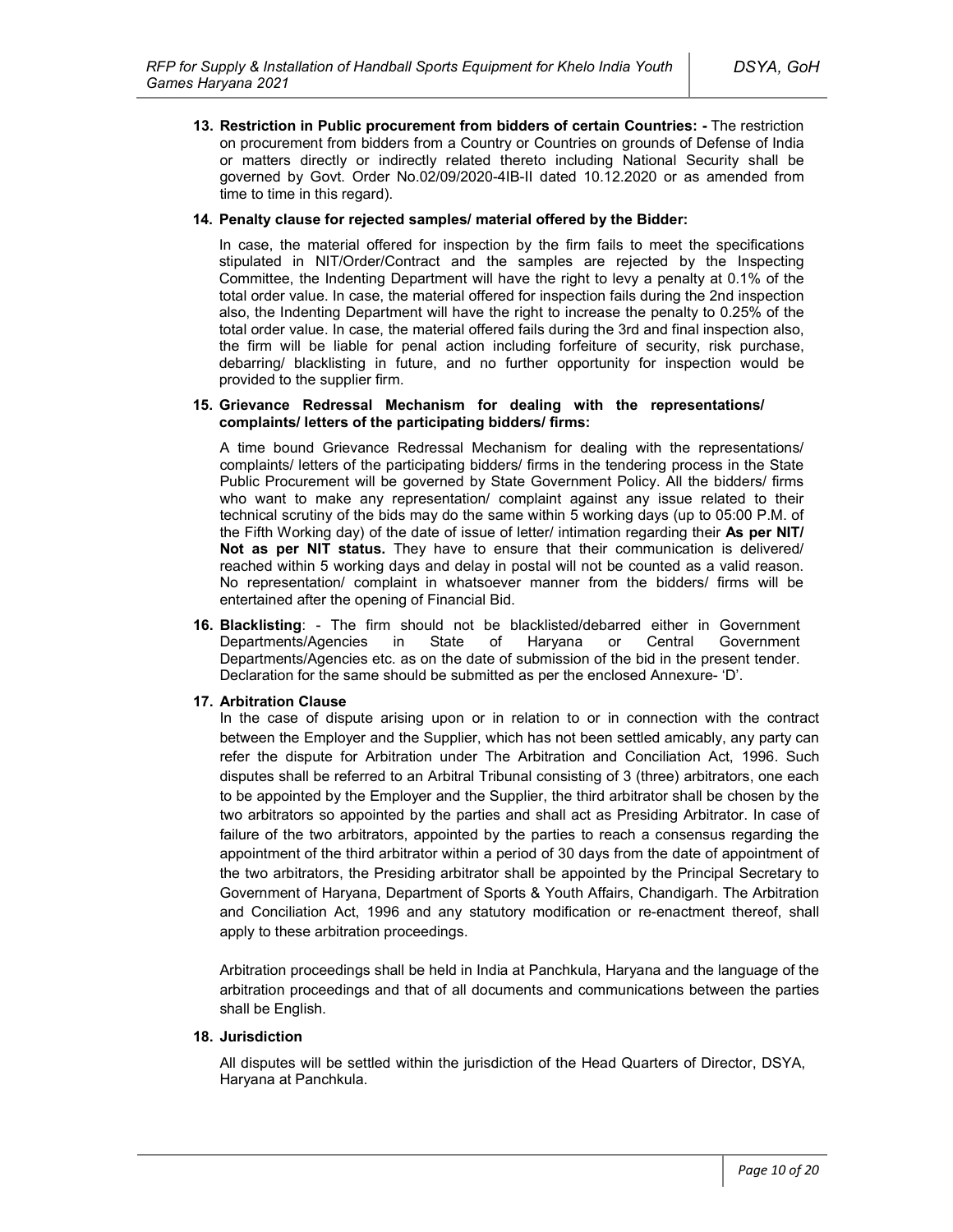### **E. OTHER TERMS AND CONDITIONS**

- 1. The firms are required to mention bifurcation of their rates showing the detail of Basic Rates, GST, Duties etc. in their bid. In case, the supplies are delayed by the firm beyond the stipulated delivery period & there has been any upward revision in the rates of GST/ Duties ON THE CONTRACTED ITEM, no such increase will be allowed. However, if there has been any reduction in GST/Duties, the same will be availed. No variation in GST/ Duties on raw material will be applicable.
- 2. All documents to be submitted by the tenderers with their offer should be self-attested in case the same are copies of original documents.
- 3. The Earnest money of the tenderers will be forfeited to Govt. account and blacklisting/ debarring besides other penal action, if they withdraw their offer/ rates or modify the terms & conditions of the same at any time during the validity of their offer before acceptance.
- 4. The authorized dealer should submit authority letter of their manufacturer, to quote the rates on their behalf failing which tender is liable to be rejected.
- 5. When manufacturer as well as its dealer/s both quote the rates in the same purchase case, then for the purpose of distribution of order, they will be considered as one offer & the order/rate contract will be placed on that firm only which has quoted lower rates among such offers & the offer is as per NIT.
- 6. The Bid i.e. Technical Bid as well as Financial Bid is to be submitted online on web portal https://etenders.hry.nic.in/nicgep/app. The Technical Bids uploaded on the portal should have proper indexing and page numbering on all the documents forming the Technical bid. Any supporting documents if required is to be submitted in online mode only along with their Technical Bids by due date and time.
- 7. The Financial bid/s of only those bidders/ items will be opened who qualify on the basis of their Technical Bids and wherever required approval of samples. The date & time of opening of the Financial bids will be intimated in the due course. The financial must be submitted in the bidder's letter head with seal and sign.
- 8. The offer without prescribed Earnest Money, Tender Fee & E-Service fee is liable to be summarily rejected. The deficiency in the remaining documents and tender requirement can be made subject to the decision by DSYA, Panchkula, Haryana
- 9. The quantity of Stores can be increased or decreased.
- 10. Notwithstanding anything contained in the Tender, DSYA reserves the right to accept or reject any Bid, and to cancel the bid process and reject the Tender, at any time, without thereby incurring any liability to the affected Bidder or Bidders and without any obligation to inform the participating/affected Bidder (s) the reason for such decision.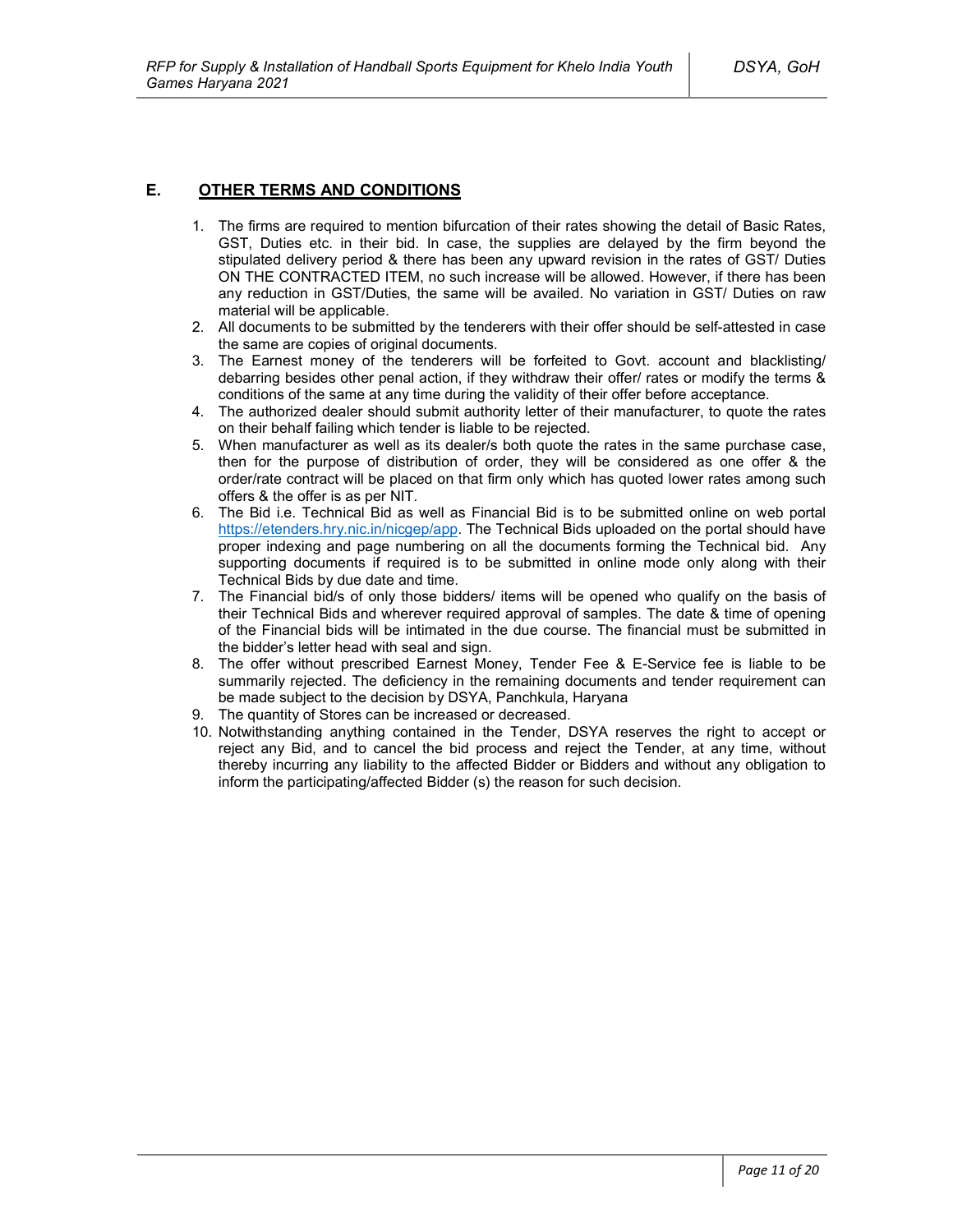### **Annexure-'A'**

### **Technical Bid format/Index for the Technical Bid documents**

| Sr.<br>No.              | Name of the document                                                                                                                                                                                                                                                                                                                                                                                                                                                    | <b>Status</b><br>of <sub>1</sub><br>submission<br>(Yes/No) | Page Number as per<br>numbering given to the<br>technical<br>bid<br>documents<br>uploaded<br>on the portal |
|-------------------------|-------------------------------------------------------------------------------------------------------------------------------------------------------------------------------------------------------------------------------------------------------------------------------------------------------------------------------------------------------------------------------------------------------------------------------------------------------------------------|------------------------------------------------------------|------------------------------------------------------------------------------------------------------------|
| $\mathbf{1}$            | All the documents submitted by the bidder as part of<br>its Technical Bid are attested by the signing authority<br>of the bidder.                                                                                                                                                                                                                                                                                                                                       | Yes/No                                                     |                                                                                                            |
| $\overline{2}$          | An undertaking by the bidding firm in reference to<br>acceptance of all the terms & conditions and<br>specifications.                                                                                                                                                                                                                                                                                                                                                   | Yes/No                                                     |                                                                                                            |
| 3                       | Bidder should submit documents as per condition<br>No. C (1) of the NIT.                                                                                                                                                                                                                                                                                                                                                                                                | Yes/No                                                     |                                                                                                            |
| $\overline{\mathbf{4}}$ | In respect of condition no. D (16) of the NIT Affidavit<br>on Non-Judicial Stamp Paper duly certified by the<br>Notary stating that the firm [name of the Firm] has<br>blacklisted/debarred<br>either<br>never<br>been<br>in.<br>Government Department/Agencies in State<br>οf<br>Haryana<br>Central<br>Government<br><b>or</b><br>Department/Agencies etc. as on the date of<br>submission of the bid in the present tender. Please<br>refer Annexure- 'D' of the NIT. | Yes/No                                                     |                                                                                                            |
| 5                       | In respect of condition No. C (2) of the NIT Average<br>annual turnover of the Bidder from sale of sports<br>apparel and equipment/items in the last 3 years i.e.<br>2017-18, 2018-19 and 2019-20 must be at least 01<br>Crore. Bidder is required to submit valid Turnover<br>Certificate for last 3 Financial Years duly certified by<br>CA as per the enclosed Annexure- 'E' of the NIT.                                                                             | Yes/No                                                     |                                                                                                            |
| 6                       | Bidder should submit documents as per condition<br>No. C (3) of the NIT.                                                                                                                                                                                                                                                                                                                                                                                                | Yes/No                                                     |                                                                                                            |
| $\overline{7}$          | Bidder should submit documents as per condition<br>No. $C(4)$ of the NIT.                                                                                                                                                                                                                                                                                                                                                                                               | Yes/No                                                     |                                                                                                            |
| 8                       | Bidder should submit all the required details as per<br>Condition as at Sr. No. C (6) of the NIT.                                                                                                                                                                                                                                                                                                                                                                       | Yes/No                                                     |                                                                                                            |
| 9                       | Bidder should submit certificate as per condition No.<br>$C(7)$ of the NIT.                                                                                                                                                                                                                                                                                                                                                                                             | Yes/No                                                     |                                                                                                            |
| 10                      | Bidder should submit the warranty certificate as per<br>condition No. C (8) of the NIT.                                                                                                                                                                                                                                                                                                                                                                                 | Yes/No                                                     |                                                                                                            |
| 11                      | Bidder should submit certificate as per condition No.<br>$C(9)$ of the NIT.                                                                                                                                                                                                                                                                                                                                                                                             | Yes/No                                                     |                                                                                                            |
| 12                      | In respect of Condition as at Sr. No. C (10) of the<br>NIT-the bidder is required to submit certificate that<br>the technical specification of the sports equipment<br>used in competitions should be as per rule of the<br>International / National Federation/Association of<br>concerned disciplines.                                                                                                                                                                | Yes/No                                                     |                                                                                                            |
| 13                      | Bidder should submit self-attested declaration on Rs.<br>100/- stamp paper as per Condition as at Sr. No. C<br>$(12)$ of the NIT.                                                                                                                                                                                                                                                                                                                                       | Yes/No                                                     |                                                                                                            |
| 14                      | In respect of Condition as at Sr. No. C (13) of the                                                                                                                                                                                                                                                                                                                                                                                                                     | Yes/No                                                     |                                                                                                            |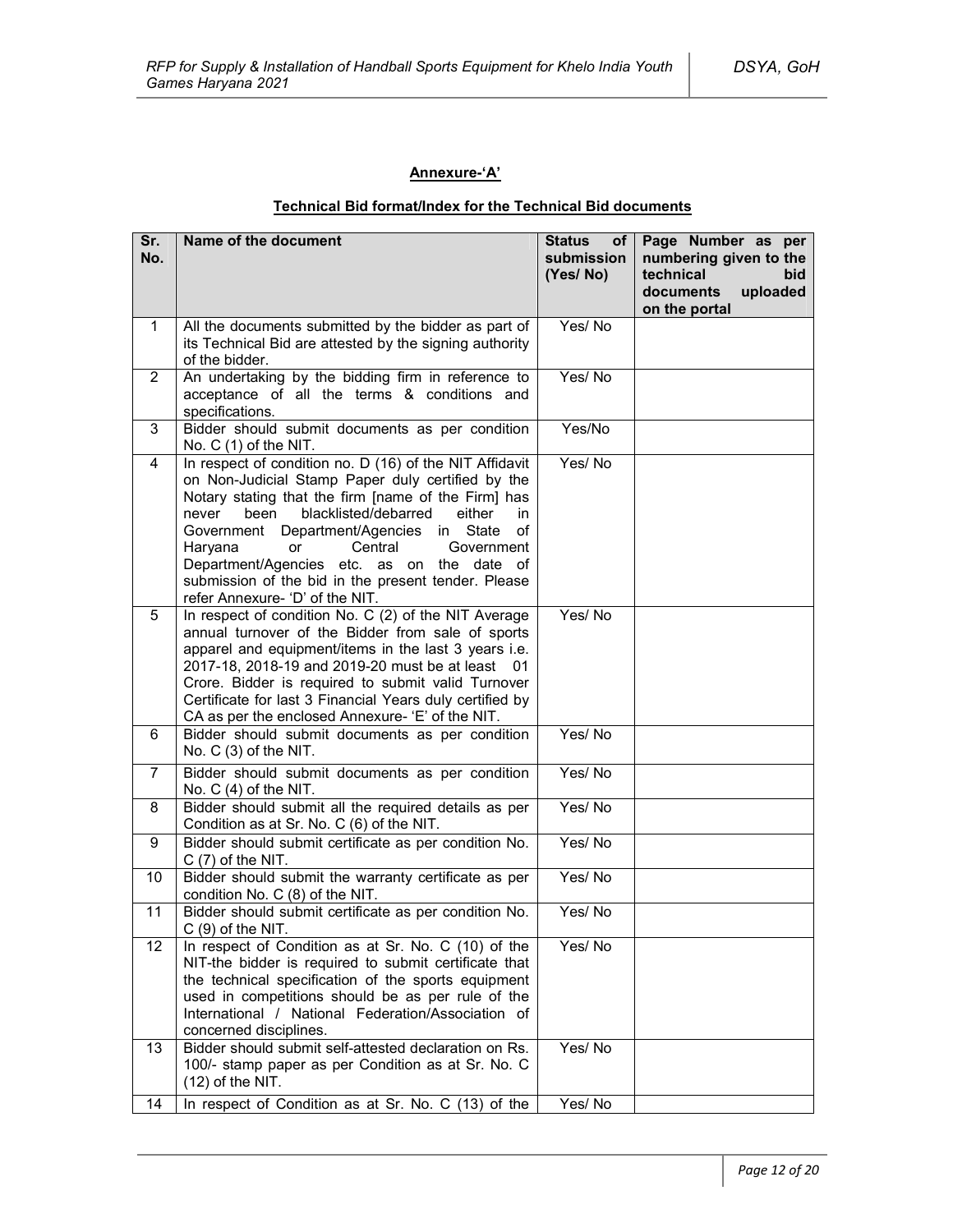|    | NIT- The bidder must submit information with<br>supporting documents as specified in <b>Annexure-III</b> . |         |  |
|----|------------------------------------------------------------------------------------------------------------|---------|--|
| 15 | Bidder should submit undertaking as per condition<br>No. $C(22)$ of the NIT.                               | Yes/No  |  |
| 16 | Bidder should provide Copy of valid<br><b>GST</b>                                                          | Yes/No  |  |
|    | Registration Certificate.                                                                                  |         |  |
| 17 | Acceptance of Delivery Period as per NIT.                                                                  | Yes/ No |  |
| 18 | Acceptance of Payment terms as per NIT.                                                                    | Yes/No  |  |
| 19 | All uploaded documents are properly numbered and                                                           | Yes/No  |  |
|    | in sequence.                                                                                               |         |  |
| 20 | Tender submission letter submitted                                                                         | Yes/No  |  |
| 21 | PDF Catalogue as per Annexure II                                                                           | Yes /No |  |

**Important:** -\* **In case the Technical Documents are uploaded on the portal without proper page numbering, the Tendering Department will be within its right to cancel the bid of the said firm.**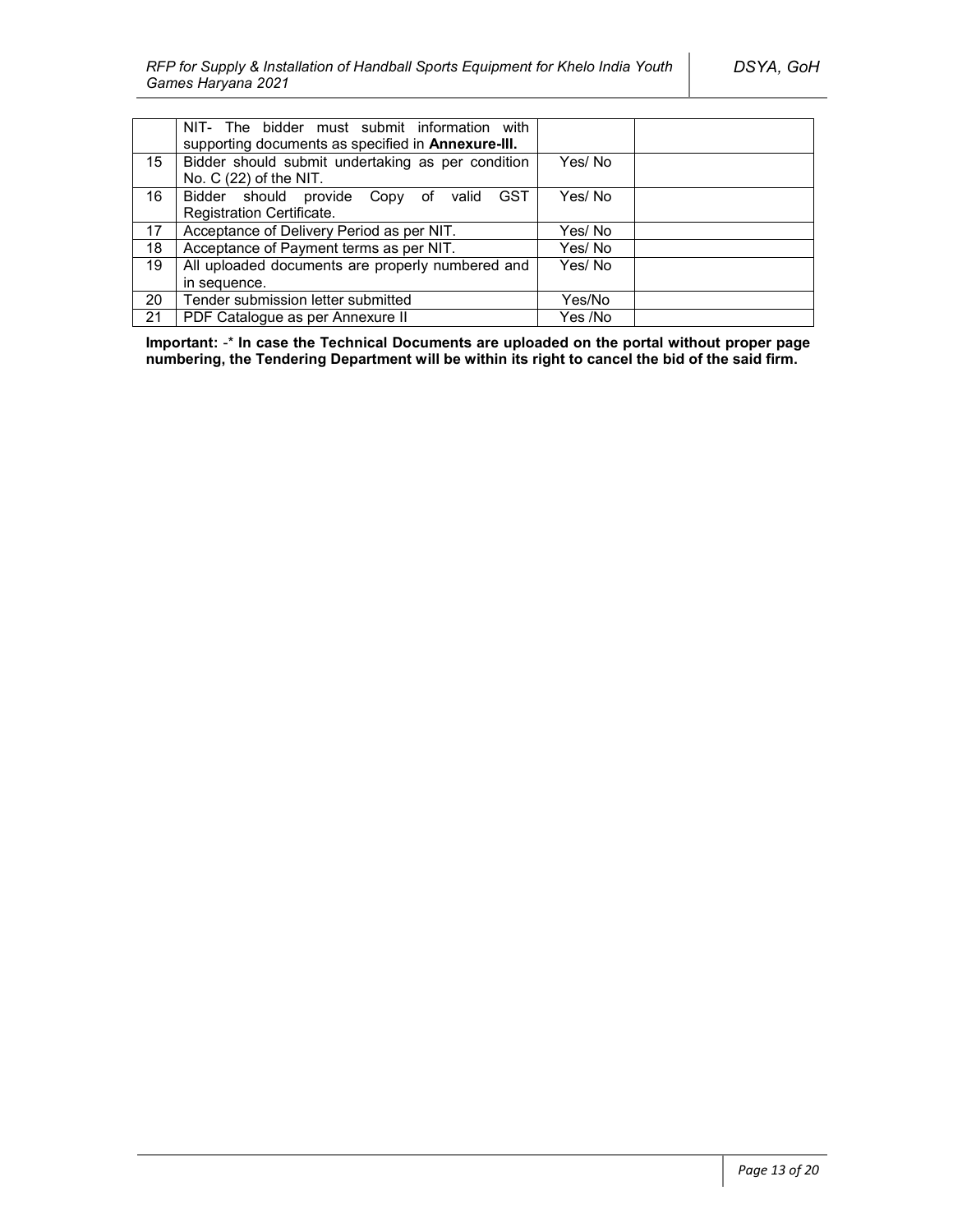### **Annexure-'B'**

#### **Tender Submission Letter**

To

CEO, Khelo India Youth Games, Department of Sports & Youth Affairs (DSYA), Government of Haryana Tau Devi Lal Sports Complex, Sector 3, Panchkula, Haryana – 134109

Sub: 'Supply & Installation of Handball Sports Equipment for Khelo India Youth Games Haryana-2021'

Ref: RFP No. .................................................

I/ We, the undersigned, offer to provide the above services to DSYA. We are hereby submitting our bid, in a sealed envelope.

I/We, hereby declare that:

- (a) We are enclosing and submitting herewith our Bid, with the details as per the requirements of the tender, for your evaluation and consideration.
- (b) I/We have read carefully the terms and conditions of the tender document attached hereto and hereby agree to abide by the said terms and conditions.
- (c) The bid is unconditional.
- (d) I/We undertake that documents submitted are genuine/authentic and nothing material has been concealed. I/We understand that the contract is liable to be cancelled, if it is found to be having obtained, through fraudulent means/concealment of information.
- (e) We shall make available to the DSYA any additional information it may find necessary or require to clarify, supplement or authenticate the Bid.
- (f) Until a formal agreement is prepared and executed, acceptance of this tender document shall constitute a binding contract between DSYA and us subject to the modifications, as may be mutually agreed to, between DSYA and us.
- (g) We agree to keep this bid valid for acceptance for a period of ninety (90) days from the date of opening the bid.

We understand that the DSYA is not bound to accept any tender that the DSYA receives.

Yours faithfully,

Authorized Signatory (with Name, Designation, Contact no. and Seal) *Note: On the Letterhead of the Bidder.*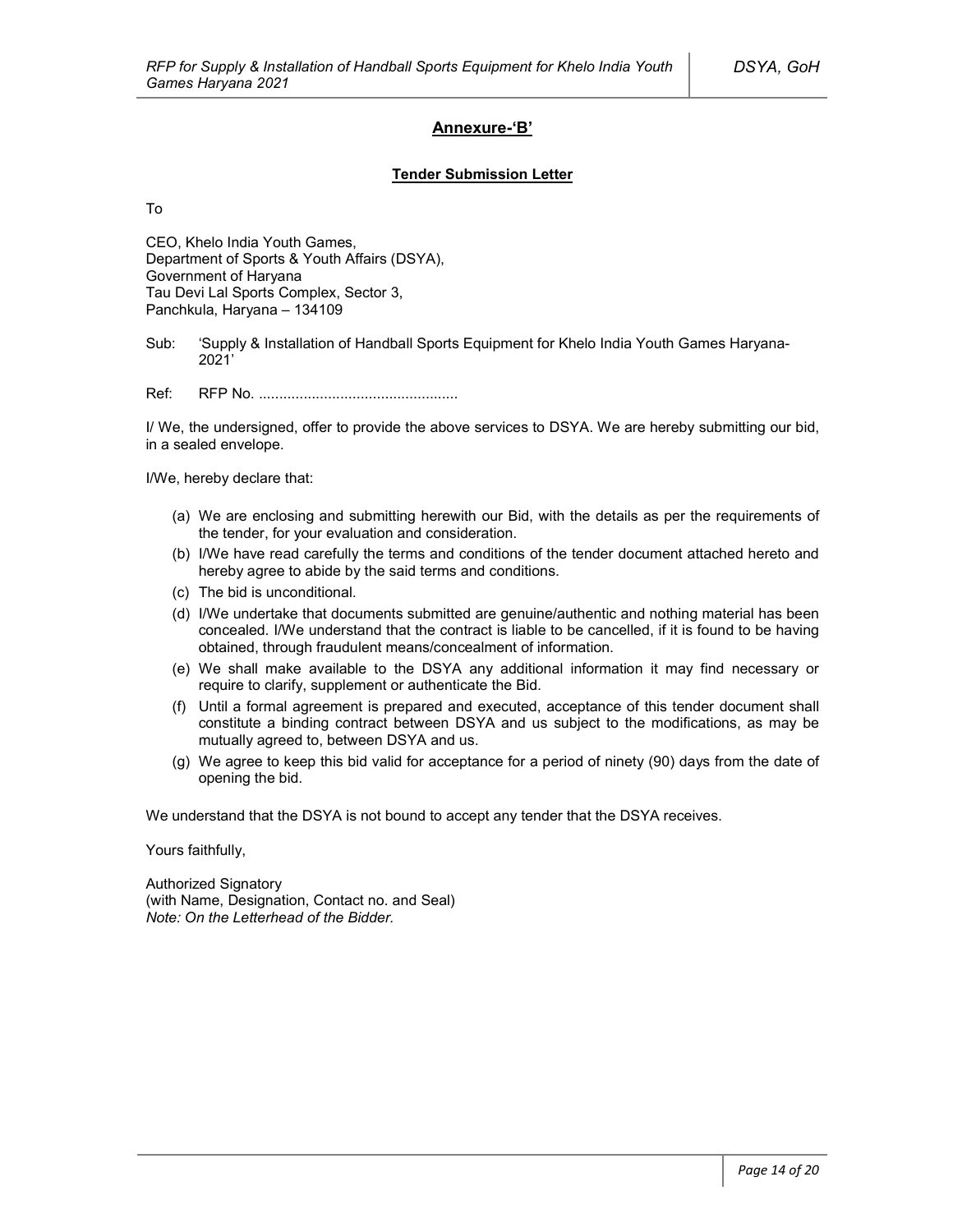### **Annexure-'C'**

#### **MAF (Manufacturer Authorization Form)**

Date: Ref Number:

To

CEO, Khelo India Youth Games, Department of Sports & Youth Affairs, Govt. of Haryana, Tau Devi Lal Sports Complex, Sector 3, Panchkula, Haryana - 134109

- Sub: 'Supply & Installation of Handball Sports Equipment for Khelo India Youth Games-2021, Haryana'
- Ref: RFP No. .................................................

Dear Sir,

We authorize M/s ………………, to offer their quotation, negotiate and conclude the contract with you against the above invitation for offer.

We hereby extend our full guarantee and warranty as per terms and conditions of the and/or the contract for the equipment and services offered against this invitation for offer by the M/s ……………., **<Full address>**. We hereby commit to the terms and conditions and will not withdraw our commitments during the process and/or the period of contract. As OEM, if the successful bidder is unable to perform services as per contract, OEM shall offer maintenance services or designate another agency as per /contract for equipment offered and shall be responsible for execution of contract and shall be eligible to receive payments as per payment schedule

Yours Faithfully, (Signature of the Bidder)

Name Designation Seal<sup>1</sup> Date<sup>.</sup> Business Address: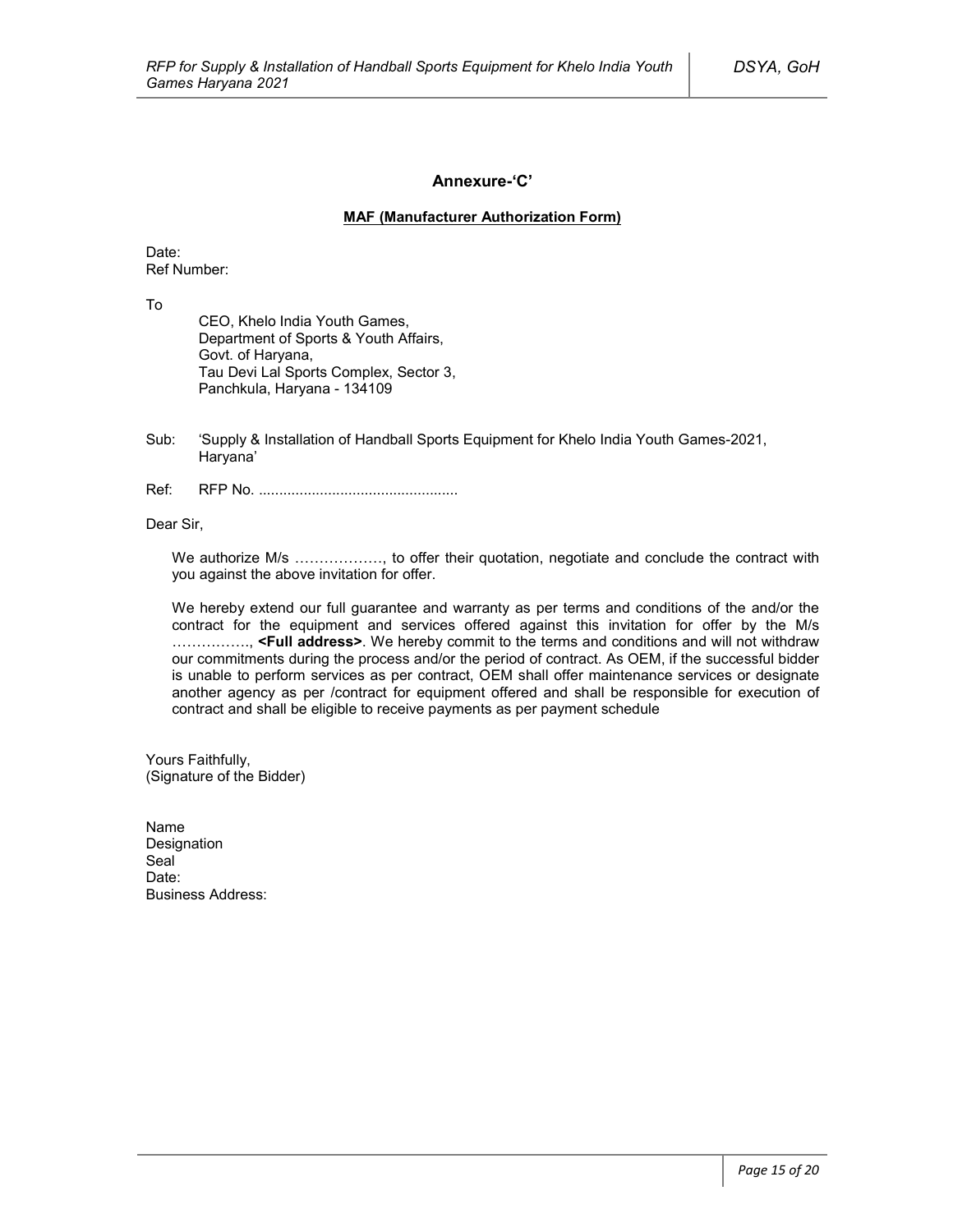### **Annexure-'D'**

### **Performa for Affidavit**

*(on non-judicial stamp paper of Rs. 100/-)*

I \_\_\_\_\_\_\_\_\_\_\_ Proprietor/Director/Partner of the firm M/s.\_\_\_\_\_ do hereby solemnly affirm that our firm M/s. has never been blacklisted/debarred either in Government Departments/Agencies in State of Haryana or Central Government Departments/Agencies etc. as on the date of submission of the bid in the present tender.

……………………………………………

Name of the Bidder ……………………………………………

Signature of the Authorised Signatory

…………………………………………… Name of the Authorised Signatory

| Place: |  |
|--------|--|
| Date:  |  |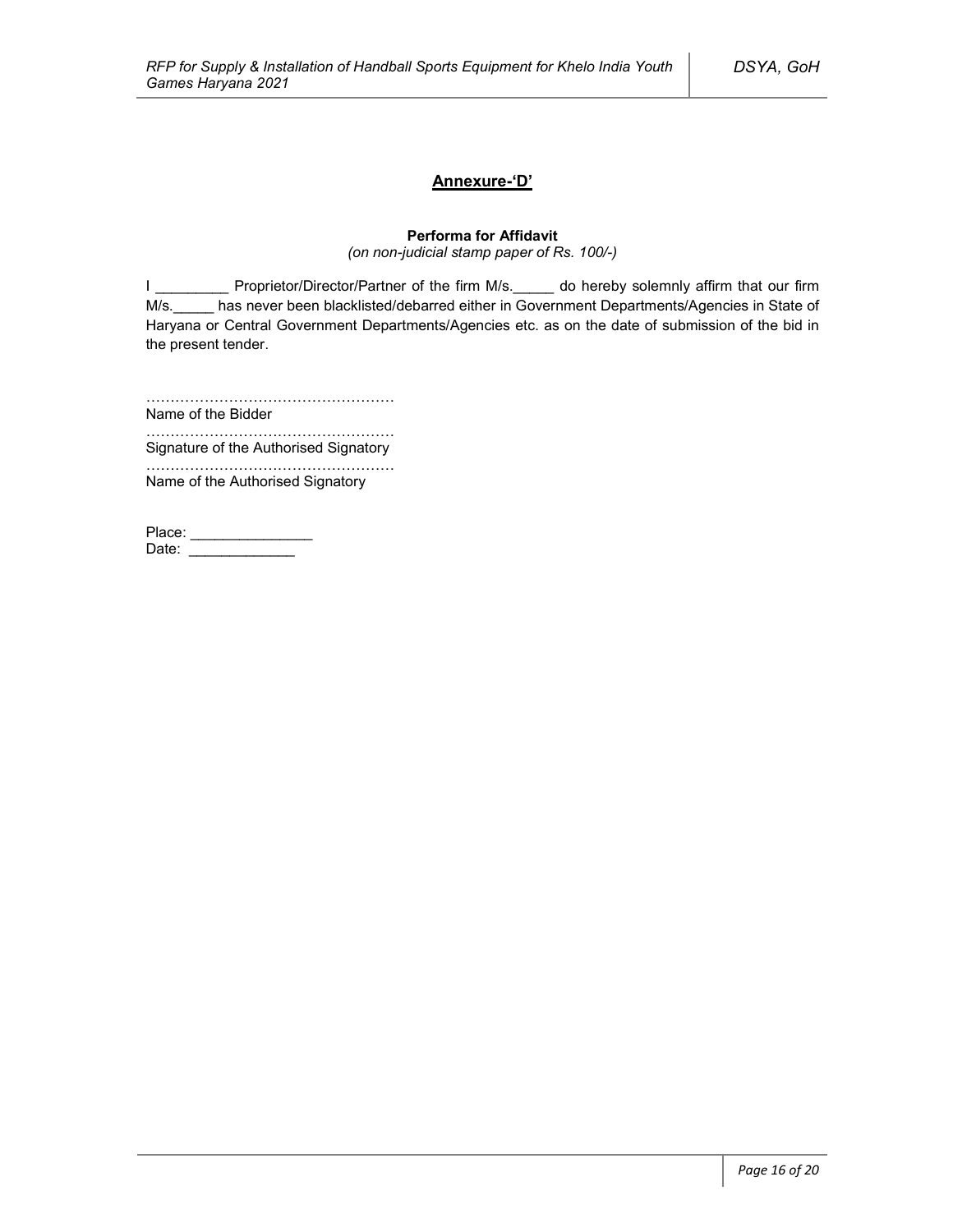### **Annexure-'E'**

### **Format for Financial Capacity**

| <b>Financial Year</b> | <b>Annual Turnover</b> |
|-----------------------|------------------------|
| 2017-18               |                        |
| 2018-19               |                        |
| 2019-20               |                        |

**Note:** All figures quoted above shall be substantiated by attaching the copy of Audited Annual Reports or a certificate from a Chartered Accountant.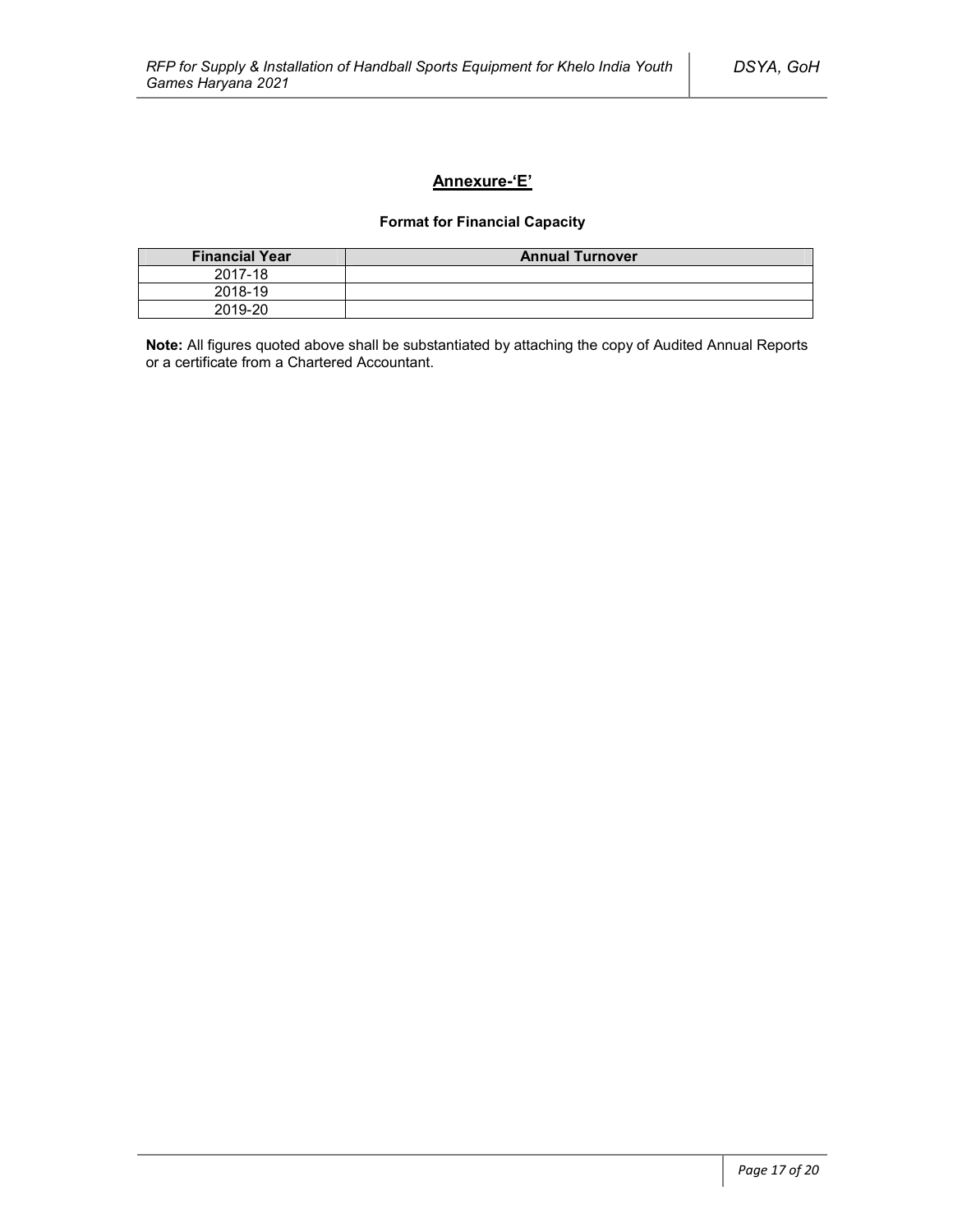### **ANNEXURE- 'I'**

### **ITEM WISE DETAILED SPECIFICATIONS & QUANTITY**

### **Sports Discipline: Handball**

| <b>Sr</b><br><b>No</b> | <b>Item Description</b>                                                           | <b>Item Specification</b>                                           | <b>Required Brand</b> | Quantity       |
|------------------------|-----------------------------------------------------------------------------------|---------------------------------------------------------------------|-----------------------|----------------|
| 1                      | Handball Goalpost Portable                                                        | Made of Iron or steel,<br>Approved by IHF                           | Trendz                | $\overline{2}$ |
| $\overline{2}$         | Handball goal post Nets<br>(Nylon)                                                | International Standard;<br>Approved by IHF                          | Nivia                 | 6              |
| 3                      | Inflator (Air Pump)                                                               | Feet Pump with meter; Best<br>Quality as available in the<br>market | Nivia/Orpat           | $\overline{2}$ |
| 4                      | Covering nets (450'x10') 3"sqr<br>mesh without pole                               | standard; Approved by IHF                                           | Nivia/Spartan         | 4              |
| 5                      | Referee Card (yellow/red/blue<br>40 each)                                         | 9x12 cm; Approved by IHF                                            | Nivia/Spartan         | 120            |
| 6                      | Bibs (One Set = $1$ to 16 No. In<br>four different colour) with<br>KIYG 2021 Logo | Standard; 1 set should have<br>4 small, 8 medium, 4 large           | Shiv Naresh           | 64             |
| 7                      | Stop watch                                                                        | Standard                                                            | Orpit/ Nivia          | 8              |

**Note:** Bidders are requested to quote exactly the required specifications and brands which are mentioned above. Quoted items other than the above-mentioned specifications and brands will not be considered.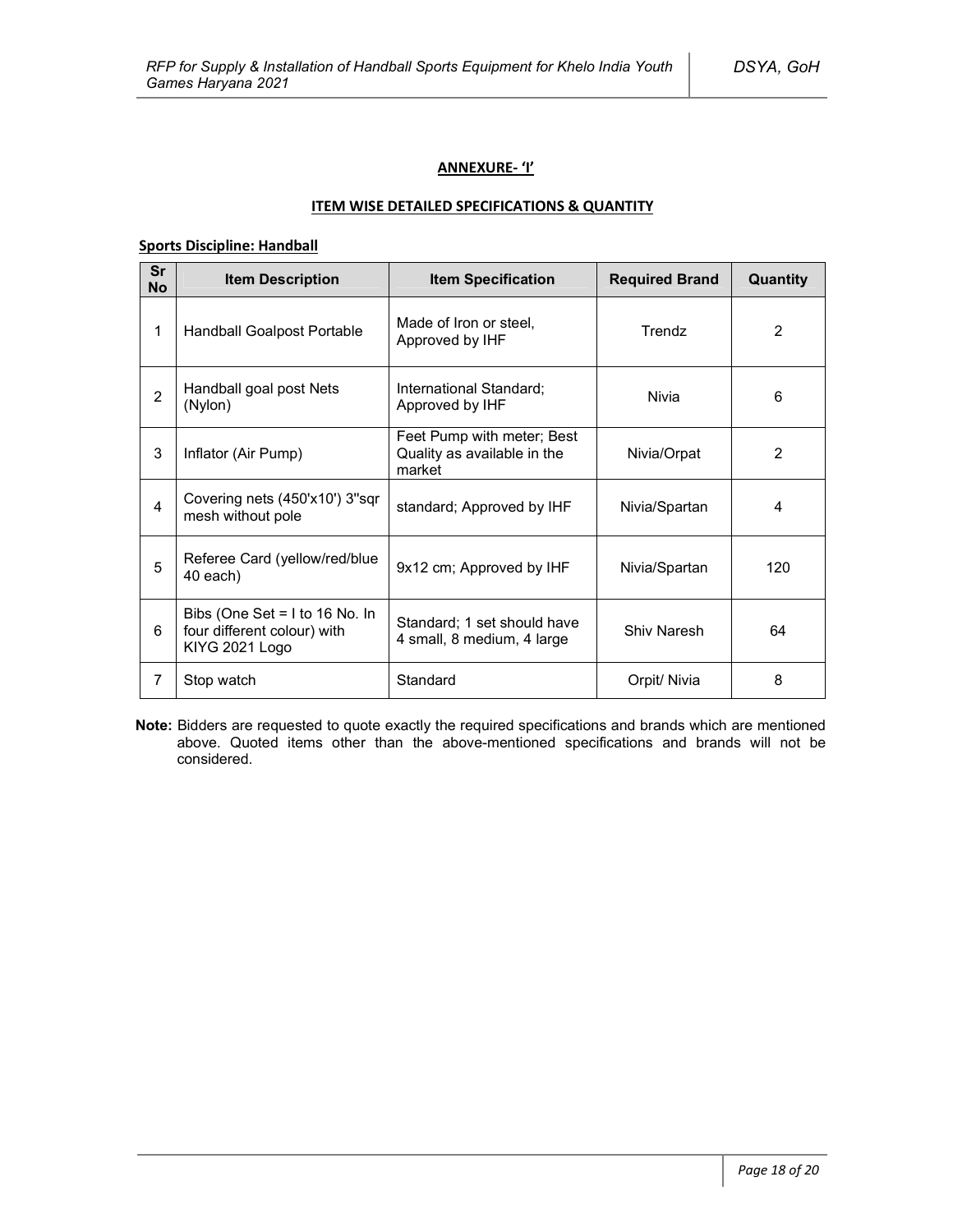### **ANNEXURE- 'II'**

# **COMPLIANCE STATEMENT:**

### **Sports Discipline: Handball**

| <b>Sr No</b>   | <b>Item Description</b>                                                           | Compliance<br><b>Specifications</b><br>(Yes/No) | <b>Offer Brand</b><br>(Make/Model) | <b>Remarks</b><br>(If Any) |
|----------------|-----------------------------------------------------------------------------------|-------------------------------------------------|------------------------------------|----------------------------|
| 1              | Handball Goalpost Portable                                                        |                                                 |                                    |                            |
| $\overline{2}$ | Handball goal post Nets<br>(Nylon)                                                |                                                 |                                    |                            |
| 3              | Inflator (Air Pump)                                                               |                                                 |                                    |                            |
| $\overline{4}$ | Covering nets (450'x10')<br>3"sqr mesh without pole                               |                                                 |                                    |                            |
| 5              | Referee Card<br>(yellow/red/blue 40 each)                                         |                                                 |                                    |                            |
| 6              | Bibs (One Set = $1$ to 16 No. In<br>four different colour) with<br>KIYG 2021 Logo |                                                 |                                    |                            |
| 7              | Stop watch                                                                        |                                                 |                                    |                            |